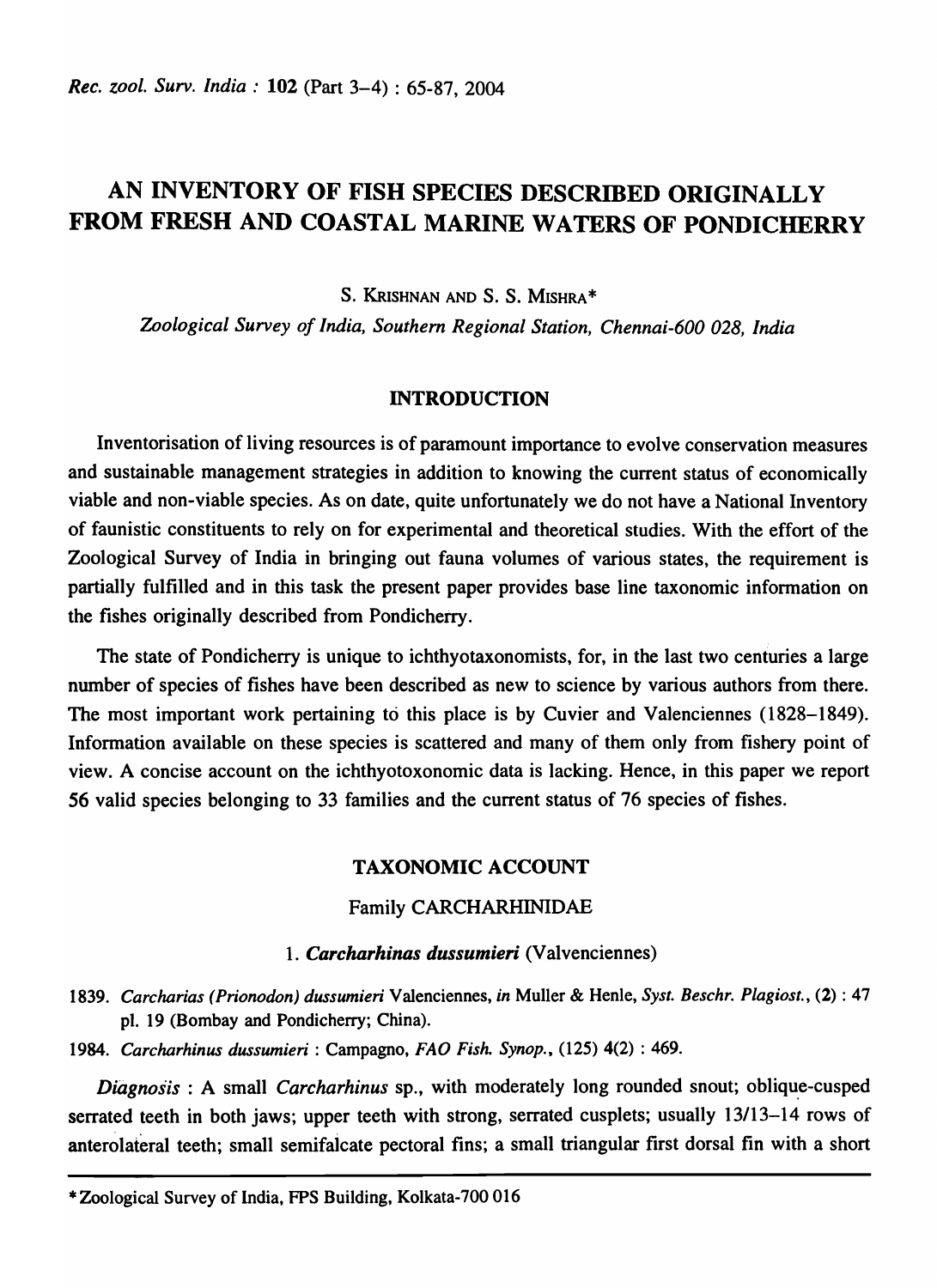rear tip; a moderately large second dorsal fin with a short rear tip; a black spot on the second dorsal fin; no other distinguishing marks.

*Distribution:* Indo-west Pacific.

### *2. Carcharhinus hemiodon* (Valenciennes)

*1838. Carcharhinus (Hypoprion) hemiodon* Valenciennes, *in* Muller & Henle, *Syst. Beschr. Plagiost.,* (2) : 35, pI. 19 (pondicherry).

*1984. Carcharhinus hemiodon* : Compagno, *FAD Fish. Synop.,* (125) 4(2) : 475.

*Diagnosis:* A small *Carcharhinus* sp. with moderately long and narrowly rounded or pointed snout; oblique-cusped, weakly serrated upper anterolateral teeth with strong cusplets; 14–15/ 13-14 rows of anterolateral teeth; interdorsal ridge present; small pectoral fins, a failry large first dorsal fin with a short rear tip; tips of the pectorals, second dorsal and ventral lobe of caudal black.

*Distribution:* Indo-west Pacific but uncertain beyond India, Pakistan and China.

### 3. Carcharhinus sorrah (Valenciennes)

- *1839. Carcharias (Prionodon) sorrah* Valenciennes, *in* Muller & Henle, *Syst. Beschr. Plagiost.,* (2) : 45, pI. 16 (Madagascar; Pondicherry; Java).
- 1984. Carcharhinus sorrah : Talwar & Kacker, *Commercial Sea Fishes of India* : 49.

*Diagnosis* : A small, slender *Carcharhinus* sp. with short, moderately broad snout; upper and:: lower teeth with oblique and narrow cusps, well delimited from bases; cusps serrated; second: dorsal fin very low, its inner margin enlarged, 2 to 3 times fin-height; a huge dermal ridge between dorsal fins. *Colour* : Dark grey-black on back, belly whitish; conspicuous black tips on pectorals, second dorsal and lower caudal lobe.

*Distribution:* Widespread in the tropical Indo-west Pacific.

### *4. Lamiopsis temmincki* (Muller & Henle)

*1839. Charcharias (Prionodon) temmincki* Muller & Henle, *Syst. Beschr. Plagiost.,* (2) : 48, pI. 18 ('Indien', Pondicherry).

*1984. Lamiopsis temmincki* : Compagno, *FAD Fish. Synop.,* (125) 4(2) : 512.

*Diagnosis* : A small, stocky shark with a moderately long snout nearly equal to mouth; a small round eye with a nictitating eyelid; second dorsal fin nearly as large as first; upper teeth serrated and with broad triangular cusps; lower teeth with smooth, hooked, narrow cusps; longitudinal upper precaudal pit; pectoral fins broad and triangular; anal fin with posterior margin nearly straight. *Colour* : Light grey or tan above, light below without prominent markings

*Distribution:* Pakistan, India, Myanmar, Indonesia, China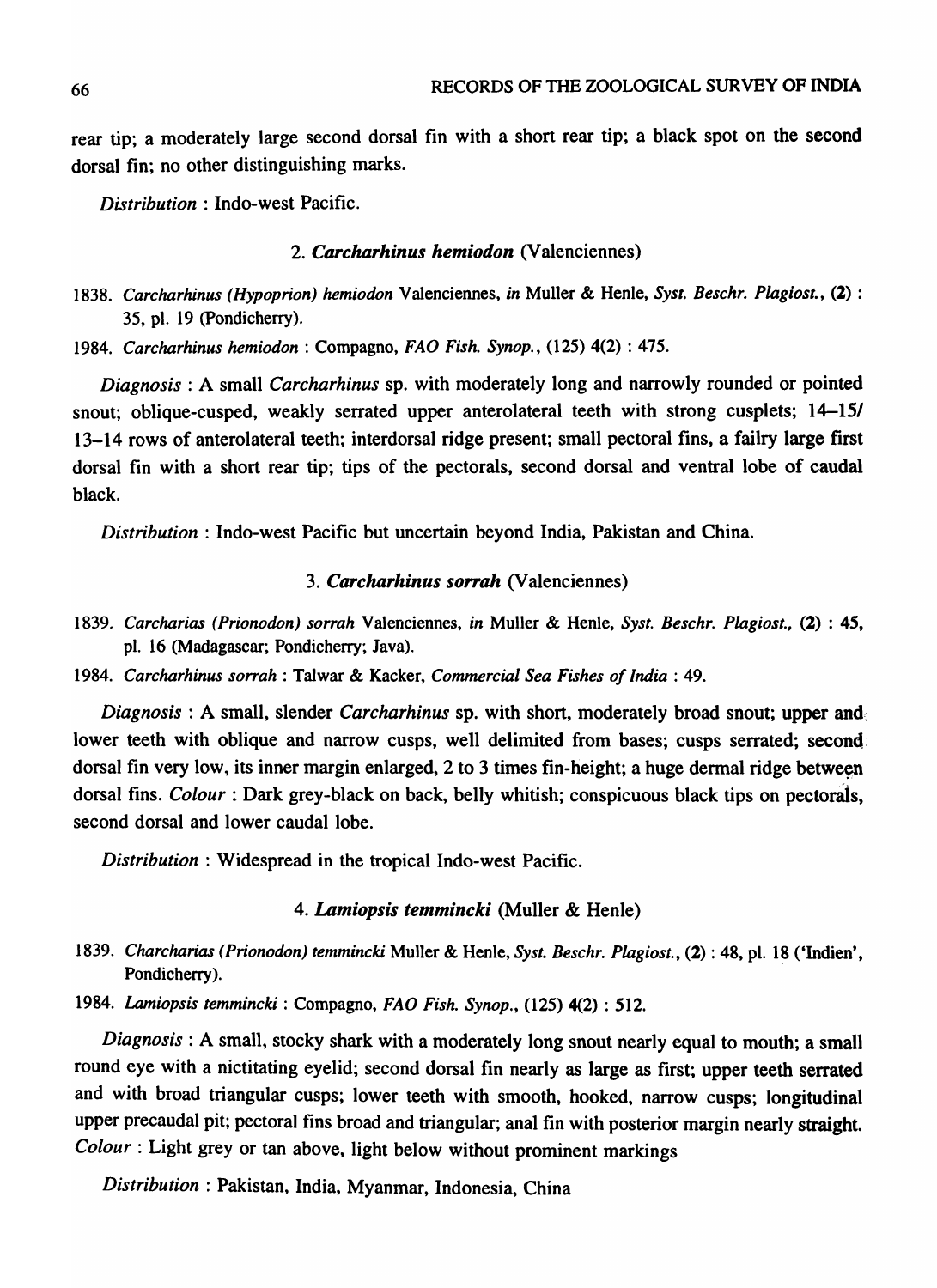### Family RHINOBATIDAE

#### *5. Rhinobatos granulatus* Cuvier

*1829. Rhinobatus granulatus* Cuvier, *Regne Animal,* (ed. 2), 2 : 396 (Pondicherry). *1984. Rhinobatos granulatus* : Talwar & Kacker, *Commercial Sea Fishes of India: 81.* 

*Diagnosis* : Snout long and narrow; rostral ridges close together through out their length; width of mouth 2.6 to 3.2 in snout length; nostrils about half width of mouth and equal to or greater than intemarial distance; anterior nasal flap extending across inner margin of nostril; spiracles slightly smaller than eye; back coarsely tuberculated; body brownish above, sides of rostral cartilage buff brown, whitish below; dorsal and caudal fins greyish.

*Distribution:* Indo-west Pacific.

#### *6. Rhinobatos obtusus* Muller & Henle

*1841. Rhinobatus (Rhinobatus) obtusus* Muller & Henle, *Syst. Beschr. Plagiost.* 122, pI. 37, fig. 2 (Pondicherry and Malabar).

*1984. Rhinobatos obtusus* : Talwar & Kacker, *Commercial Sea Fishes of India: 83.* 

*Diagnosis:* Snout short and narrow; rostral ridges separated by a considerable distance through out their length; width of mouth about 1.9 in snout length; nostrils about half width of mouth; anterior nasal flap extending beyond inner margin of nostril; spiracle with only one skinny projection from the hind margin; back with small tubercles, some spinyform; body grey to brownish above, occasionally with black blotches, whitish below.

*Distribution* : India and Indonesia.

### Family DASYATIDAE

# *7. Dasyatis zugei* (Muller & Henle)

*1841. Trygon zugeiMuller* & Henle, *Syst. Beschr. Plagiost.* : 165, pI. 54 (Pondicherry, India; China and Japan). *-1991. Dasyatis zugei* : Talwar & Jhingran, *Inland Fishes of India,* 1 : 40.

*Diagnosis* : Sting ray with rhomboidal disk; mouth undulated without buccal papilae on its floor; tail whip like with both dorsal and ventral cutaneous folds; dorsal surface of disk dusky brown, pale marginally, ventral surface whitish, tail folds dusky brown.

*Distribution* : Indo-west Pacific

### Family OPHICHTHIDAE

#### *8. Bascanichthys deraniyagalai* Menon

*1961. Bascanichthys deraniyagalai* Menon, J. *Zool. Soc. India,* 13(1) : 13 (Arasalar River. Karaikal).

*Diagnosis*: Body slender, cylindrical and compressed posteriorly; trunk slightly longer than tail; head small, rugose; snout short, blunt and grooved underside; eyes small; anterior nostrils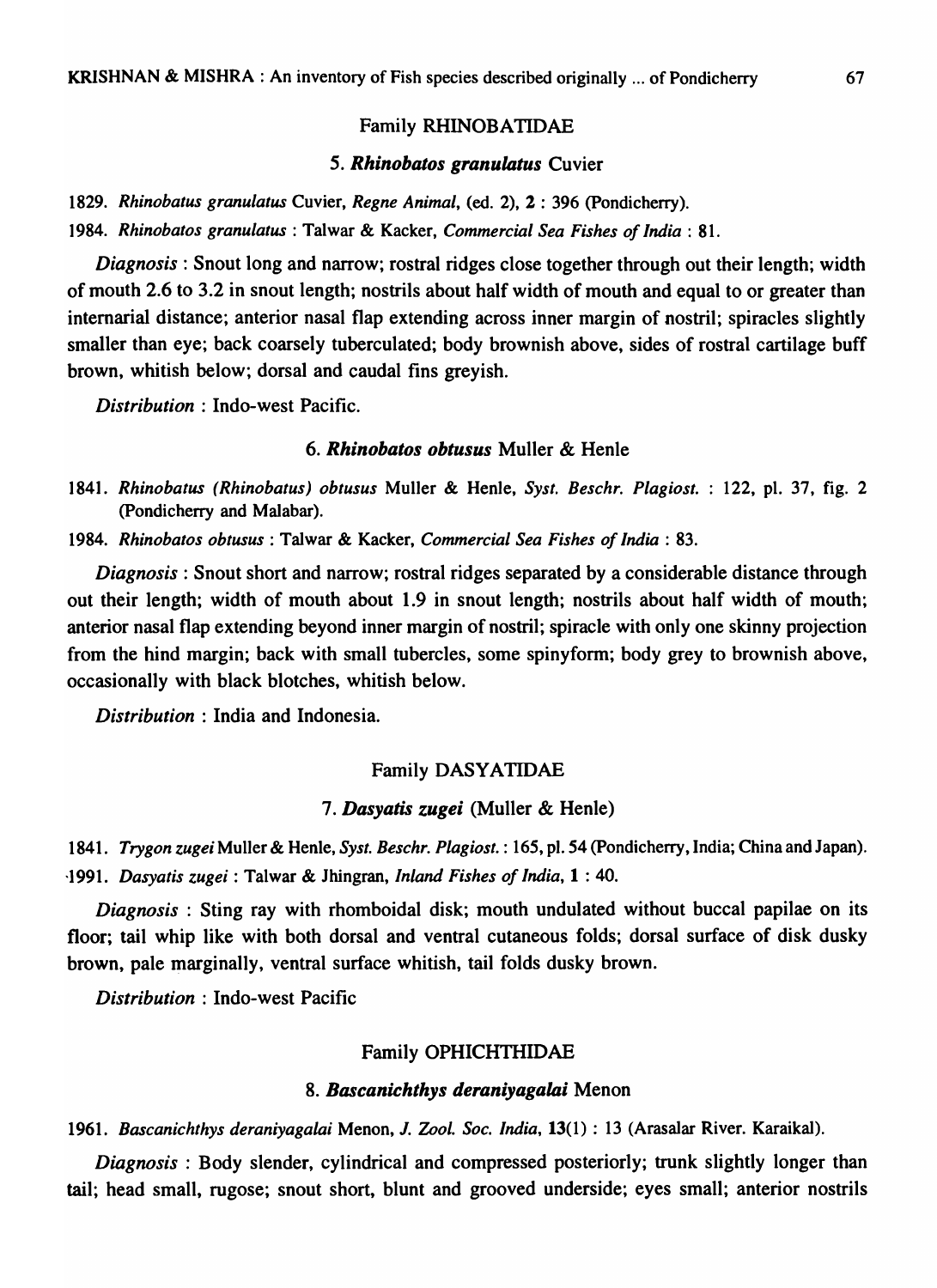÷

 $\mathcal{A}_{\mathcal{C}_1,\mathcal{C}_2}$ 

tubular; posterior nostrils open into mouth; mouth small; teeth small, conical, uniserial on jaws; gill openings ventro-lateral, horizontal; median fins low, dorsal fin origin well forward on head in advance of gill-opening, extending nearly to tail tip; pectoral fins minute flap of skin; tail fin-tip hard and pointed. *Colour*: In live condition olive-brown dorsally, yellow ventrally.

*Distribution* : India, Sri Lanka.

*Remarks:* Occurrence in India is known by the type specimen alone, Deraniyagala (1931) misidentified it as *Callechelys longipinnis* and reported from the coastal waters of Sri Lanka.

#### Family CLUPEIDAE

### *9. Escualosa thoracata* (Valenciennes)

*1847. Kowala thoracata* Valenciennes, *Hist. nat. poiss.,* 20 : 363 (pondicherry).

*1985. Escualosa thoracata* : Whitehead, *FAO Fish. Synop.,* (125) 7(1) : 119.

*Diagnosis*: *D* iii-iv, 12–14; A iii-iv, 14–18; V i, 6; LL 35–40; GR 27–40; belly scutes (17–19) + (10-12); body depth 27-38% of SL; 2nd supramaxilla large and rectangular. *Colour:* Dull white with a broad silvery stripe along flanks.

*Distribution* : Pakistan, India, eastward to the Philippines, Papua New Guinea, Australia.

*10. Sardinella albella* (Valenciennes)

*1847. Kowala albella* Valenciennes, *Hist. nat. poiss.,* 20 : 362 (pondicherry). *1985. Sardinella albella* : Whitehead, *FAO Fish. Synop.,* (125) 7(1) : 91.

*Diagnosis:* D iii-v, 14-16; A iii-iv, 16-19; V i, 7; belly scutes (17-18)+ (12-14), tota129-33; lower GR 41-68 (at 40-150 mm SL); scales perforated and fimbriated at posterior margin; posterior scales with 4 or 5 vertical striate, interrupted at the center; predorsal medial ridge with two rows of overlapping scales. *Colour* : A dark spot at dorsal fin origin, no other distinguishing marks.

*Distribution:* Indo-west Pacific.

# *11. Sardinella longiceps* Valenciennes

*1847. Sardinella longiceps* Valenciennes, *Hist. nat. poiss.,* 20 : 273 (pondicherry)

*Diagnosis:* D iii-iv, 13-15; A iii-iv, 12-15; V i, 8; belly scutes (18-19) + (14-15); lower GR 150-250 (at 80-150 mm SL); head 29-35% of SL. *Colour:* Blue-green, flanks silvery, a distinct black spot at hind border of gill cover.

*Distribution* : Somalia coast to east coast of India to Andanians.

### *12. Tenualosa toli* (Valenciennes)

*1847. Alausa toli* Valenciennes, *Hist. nat. poiss.,* 20 : 435 (Bombay, Pondicherry)

*1985. Tenualosa toli* : Whitehead, *FAD Fish. Synop.,* (125) 7(1) : 226.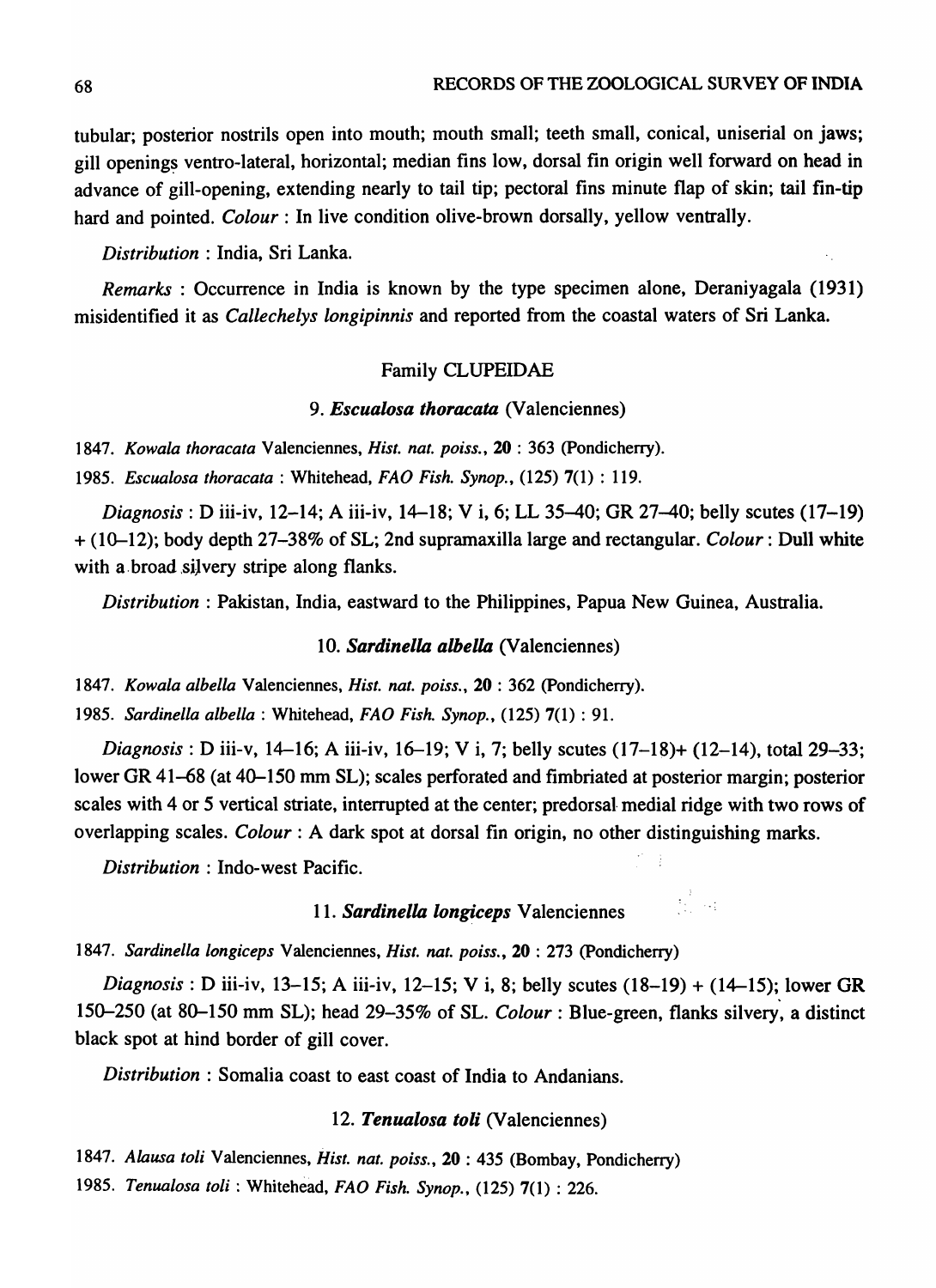*Diagnosis:* D iv-v, 14-15; A iii, 15-17; Pi, 13; V i, 8; belly scutes 28-30; lower OR 60-100; head 3.6-4.5 in SL; caudal fin 2.9-3.2 in SL; fronto-parietal striae hidden under skin; gill rakers on inner arches straight. *Colour:* Silvery with yellow, purple tinge; a diffuse dark blotch behind gill opening; fins hyaline.

*Distribution* : Rivers and coasts of India to Java Sea and South China Sea.

### Family PRISTIGASTERIDAE

### *13. llisha obfuscata* Wongratana

*1983. llisha obfuscata* Wongratana, *Jap.* J. *lchth.,* 29(4) : 397, fig. 14 (Bombay, Pondicherry).

*Diagnosis* : A species of *llisha* with body depth 34-35% of SL; belly with (19-20) + 8, total 27-28 scutes; lower GR 27-28; anal fin rays 39-42; dorsal fin origin about midpoint of body; anal fin origin under or just behind last dorsal fin ray; vertical striae on scales continuous or overlapping across centre; swimbladder with two very short tubes passsing back in the muscles.

### *Distribution* : India

*Remarks* : Description of this species is based on a syntype of *Pellona filigera* Valenciennes and a paralectotype of *Pellona micropus* Valenciennes = *llisha melastoma* (Schneider). This species is unique among Indo-Pacific *llisha* in its high gill raker count (lower GR 20-25 in others) and very short swimbladder tubes (Whitehead, 1985). More work required to confirm present status.

#### Family ENGRAULIDIDAE

### 14. *Coilia dussumieri* Valenciennes

1848. Coilia dussumieri Valenciennes, *Hist. nat. poiss.*, 21:81, pl. 610 (Bombay, Pondicherry, Mahe).

*Diagnosis*: *D* iii, 10–12; A ii, 103; P vi + 8–9; V i, 6; lower GR 23–26; belly scutes (5–6) + (7-9), total 12-15; maxilla short, not reaching the edge of gill cover. *Colour:* Back brown, flanks silvery; flanks and belly with golden or pearly spots in rows below scales.

*Distribution* : Coasts of India to Thailand, Malaysia, Indonesia.

*Remarks:* The description of Valenciennes (1848) is based on specimens brought from Bombay, Pondicherry and Mahe, although Whitehead *et al,* (1988) noted Bombay as type locality.

#### 15. *Setipinna taty* (Valenciennes)

*1849. Engraulis taty* Valenciennes, *Hist. nat. poiss.,* 21 : 60 (Pondicherry).

1988. Setipinna taty : Whitehead *et al, FAO Fish Synop.*, (125) 7(2) : 457.

*Diagnosis*: *D* i, 15-16; A iii, 45-55; P i, 12-14; V i, 6; lower GR 18-21, serrae forming clumps; belly scutes  $(20-29) + (10-14)$ ; lower jaw not projecting beyond tip of snout; pectoral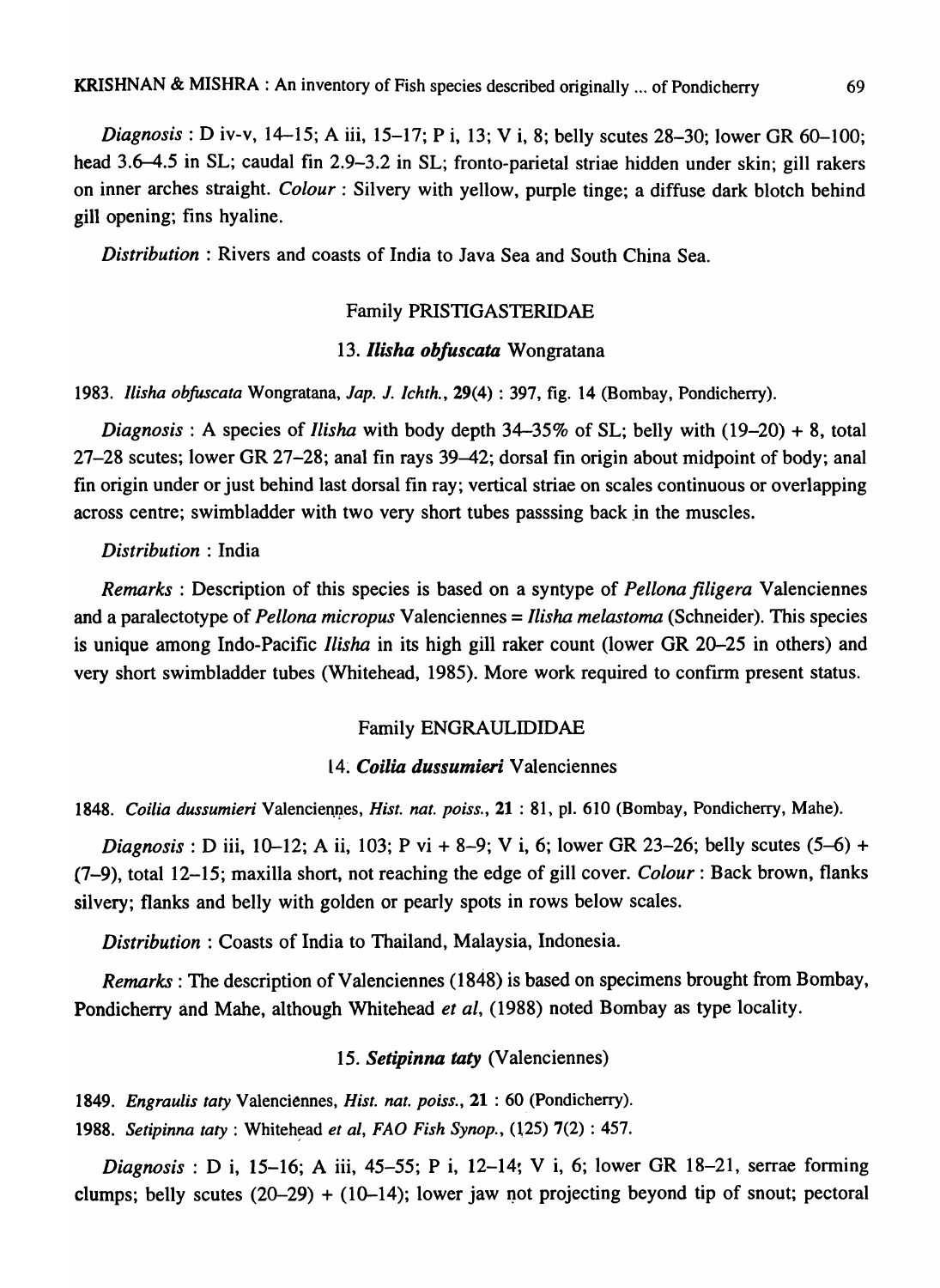filament long, reaching beyond base of 23rd anal fin ray. *Colour* : Yellowish brown or bluish above, flanks and belly silvery.

*Distribution* : East coast of India, Andamans, Sri Lanka, Indonesia.

### Family CYPRINIDAE

### *16. Puntius sarana subnasutus* (Valenciennes)

*1842. Barbus subnasutus* Valenciennes, *Hist. nat. poiss.,* 16 : 154 (Pondicherry).

*1991. Puntius sarana subnasutus* : Talwar & Jhingran, *Inland Fishes of India,* 1 : 285.

*Diagnosis:* D iii, 8; A ii, 5; Pi, 16; Vi, 7; LL 28-31, complete; predorsal scale 10; head length 4.4-4.8 in SL, barbels two pairs; dorsal fin inserted equidistant between tip of snout and base of caudal fin, its last unbranched ray osseus, strong and serrated. *Colour:* Silvery on back, belly with golden tinge; a dark band behing operculum, a black blotch on lateral line on 24th scale; fins orange, caudal fin with black superior and inferior edges.

*Distribution* : Freshwater of Peninsular India.

#### Family BAGRIDAE

#### *17. Mystus keletius* (Valenciennes)

*1839. Bagrus keletius* Valenciennes, *Hist. nat. poiss.,* 14 : 411 (pondicherry).

*1977. Mystus keletius* : Jayaram, *Rec. zool. Surv. India, Dcc. Pap.,* (8) : 31, fig. 26A.

*Diagnosis:* D I, 7; A ii-iii, 7-8; P I, 10; V i, 5; depth 4.5 in SL; occipital bone not extending to basal bone of dorsal fin; mid-Iongitutidanal groove does not reach the base of occipital process; eye large, 4.2-4.5 times in head. *Colour:* Silvery with yellowish tinge on back, dull white below with a light band along lateral line, a silvery band and below it; a dark shoulder spot; dorsal and caudal fins black tipped.

*Distribution:* India (Tamilnadu, Karnataka, Kerala), Sri Lanka.

### Family CLARllDAE

#### *18. Clarias dussumieri* Valenciennes

1840. Clarias dussumieri Valenciennes, *Hist. nat. poiss.*, 15: 382 (Pondicherry, Malabar).

*Diagnosis* : D 66-69; A 45-59; P I, 10-11; V i, 5; snout broad, occipital process broadly rounded, its distance about 3 times in head length; barbels four pairs; maxillary barbels extending beyond pectoral fin base, nasal barbels more than half head length; pectoral spine strongly serrated in its posterior border. *Colour:* Dark above and lighter below.

*Distribution* : West coast of India; occurrence in Pondicherry doubtful.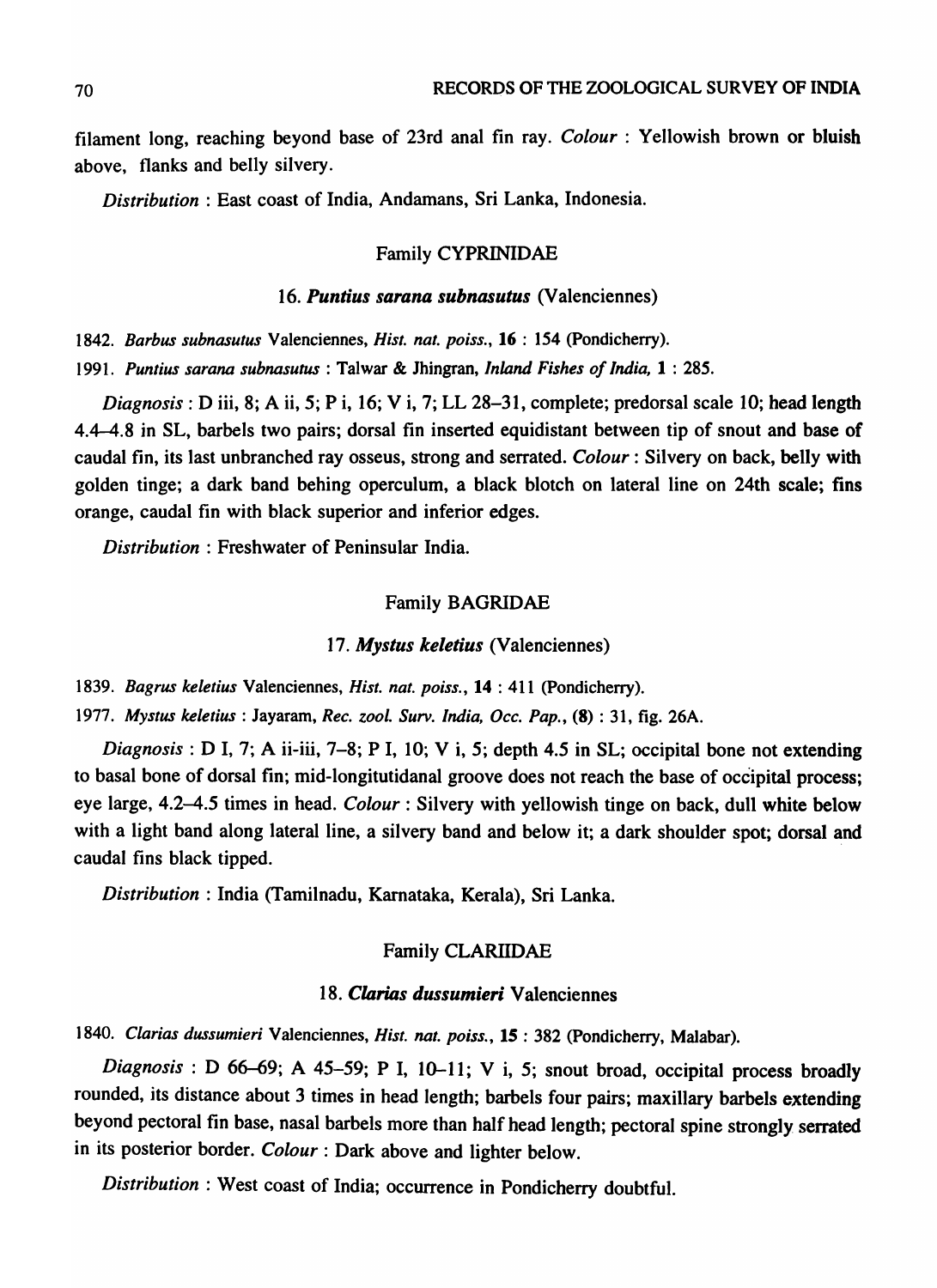#### Family PLOTOSIDAE

### *19. Plotosus limbatus* (Valenciennes)

*1840. Plotosus limbatus* Valenciennes, *Hist. nat. poiss.,* 15 : 422 (Malabar, Pondicherry).

*Diagnosis*: D<sub>1</sub>I, 4–6; D<sub>2</sub> procurrent C 106–133; A 87–126; P I, 12–15; V i, 11–15; C 9–11; lower OR 22-25; eye diameter 5-9 times in head length; barbels four pairs; nasal barbels short and extend to middle or posterior border or eyes. *Colour:* Body with green tint; fines blackishbrown with black border.

*Distribution* : India (Southern coasts), Sri Lanka.

#### Family EXOCOETIDAE

#### *20. Parexocoetus mento* (Valenciennes)

*1846. Exocoetus mento* Valenciennes, *Hist. nat. poiss.,* 19 : 124 (Pondicherry).

*1984. Parexocoetus mento* : Talwal & Kacker, *Commercial Sea Fishes of India* : 306.

*Diagnosis:* D 9-12; A 10-12; P i, 12-13; OR 25-30; LS 38-42; depth 4.5-5.0, head 3.7-4.0, P 1.8-2.1 in SL; teeth on vomer; pelvic fin not reaching anal fin origin; juveniles with a bony knob at front of lower jaw. *Colour* : Dorsal fin mostly blackish; pectoral and caudal fins greyish, other fins transparent.

*Distribution:* Tropical Indo-west Pacific, Red Sea, also entered Mediterranean via Suez Canal.

# Family HEMIRAMPHIDAE

### *21. Hyporhamphus limbatus* (Valenciennes)

*1846. Hemiramphus limbatus* Valenciennes, *Hist. nat. poiss.,* 19 : 44 (Malabar coast, Bombay, Pondicherry). *1991. Hyporhamphus limbatus* : Talwar & Jhingran, *Inland Fishes of India,* 2 : 734.

*Diagnosis:* D 12-16; A 13-16; P i, 10-11; V i, 5; GR (6-11) + (19-23), total 23-37; head 3.5-3.7 in trunk length; upper jaw width 9.6-10.8 times in its length. *Colour:* Greenish above, flanks with a silvery stripe widening posteriorly, white ventrally; fleshy tip of beak reddish, fins hyaline.

*Distribution* : Persian Gulf, Pakistan, India, Sri Lanka, Myanmar to Thailand and China.

#### Family SCORPAENIDAE

#### *22. Scorpaenopsis venosa* (Cuvier)

*1829. Scorpaena venosa* Cuvier, *in* Cuvier & Valenciennes, *Hist. nat. poiss.,* 4 : 317 (Pondicherry). *1986. Scorpaenopsis venosa:* Eschmeyer, *in* Smith & Heemstra, *Smith's Sea Fishes:* 475, pI. 25, fig. 149.36.

*Diagnosis*: D XII, 9; A III, 5; P 16–18; LS about 50; ridges between eyes nearly straight, ending abruptly at front edge of pit on top of head behind eyes; upper opercular spine single.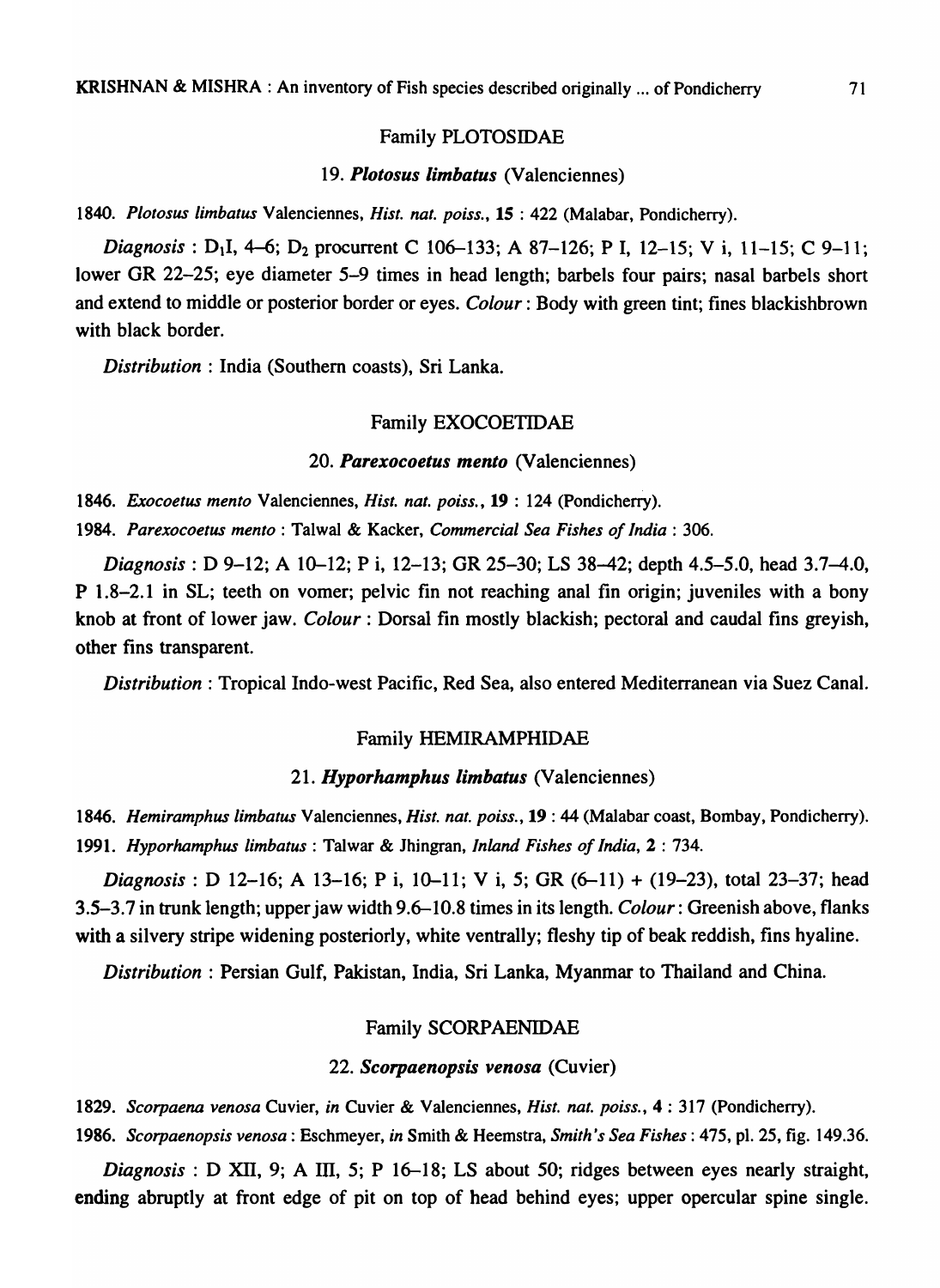*Colour:* Reddish or brownish; fins with dark bands or clouded marmorations; a dark blotch between 7th and 10th spine of dorsal fin.

*Distribution* : Indo-Pacific.

# Family TETRAROGIDAE

*23. Tetraroge niger* (Cuvier)

1829. Apistes niger Cuvier, in Cuvier & Valenciennes, *Hist. nat. poiss.*, 4:415 (Pondicherry). *1962. Tetraroge niger:* de Beaufort & Briggs, *Fish. Indo-Aust. Archip.,* 11 : 70, fig. 16.

*Diagnosis:* D Xll-XIll, 8; A Ill, 5; P 10-12; V I, 5; depth 2.4-2.9, head 2.3-2.6 in SL; eye 3.6-5.0 in head; palatine toothed; origin of dorsal above eye; head and body naked. *Colour:* Dark brown to greenish with irregular dark blotches and spots; all fins with a white border and a dark, cloudy, broad subterminal band; all fins dusky with dark blotches and spots except caudal which is generally white.

*Distribution:* India, Sri Lanka through Indonesia to the Philippines and New Guinea.

### Family AMBASSIDAE

#### *24. Ambassis commersoni* Cuvier

1828. Ambassis commersoni Cuvier, *Hist. nat. poiss.*, 2: 176, pl. 25, fig. 29 (Pondicherry).

*Diagnosis:* D Vll+I, 8-9; A III, 8-9; P I, 12-14; V I, 5; LL 27-30, complete; predorsal scales 16-21; cheek scales one rows; GR  $(8-9) + (20-22)$ . Supraorbital ridge smooth, with a single<sup>-</sup> backwardly-directed spine. *Colour*: Yellowish to amber with a bright silvery midlateral stripe; fins hyaline; a black blotch on spinous part of dorsal fin between 2nd and 3rd spines; a black streak on both lobes of caudal fin.

*Distribution:* Indo-west Pacific.

### Family SERRANIDAE

### *25. Cephalopholis sonnerati* (Valenciennes)

- 1828. Serranus sonnerati Valenciennes, *in* Cuvier and Valenciennes, *Hist. nat. poiss.*, 2: 299 (Pondicherry and Ceylon).
- *1992. Cephalopholis sonnerati* : Heemstra & Randall, *FAD Fish, Synop.,* (125) 16 : 57.

*Diagnosis*: *D* IX, 14-16; A II, 9; P 18-20; GR (7-9) + (14-16); LL pored 66-80; LS 115-134; body depth 2.3-2.8, head 2.5-3.7 in SL; nape of adult convex. *Colour:* Red to reddish brown with widely scattered whitish blotches.

*Distribution:* Indo-west Pacific.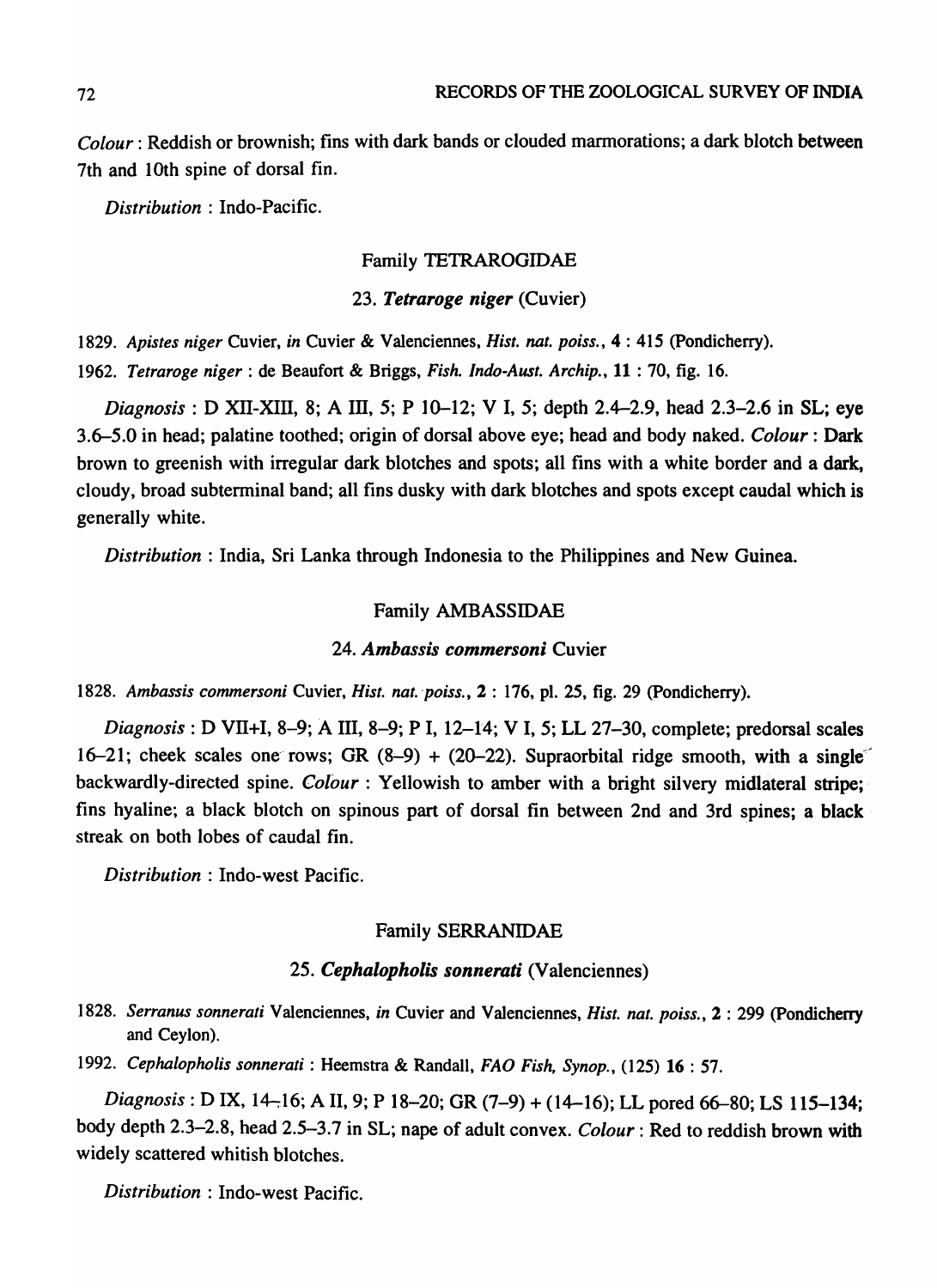### Family TERAPONIDAE

#### *26. Terapon pula* Cuvier

*1829. Therapon puta* Cuvier, *Hist. nat. poiss.,* 3 : 131 (pondicherry, Mahe).

*1991. Terapon puta* : Talwar & Jhingran, *Inland Fishes of India,* 2 : 811.

*Diagnosis*: D XI-XII, 9-11; A III, 8-9; P 13-15; V I, 5; lower GR 18-24; LL 70-85; Ltr 10-13/22-24. *Colour*: Along side of body, three or four horizontal stripes; spinous dorsal fin uniformly dark in smaller juveniles, but clear with a black blotch on upper membrane between third and seventh spines in young and adults; soft anal fin with black blotch; caudal lobes with two bars, upper lobe with black tip.

*Distribution:* Indo-west Pacific.

#### Family APOGONIDAE

### *27. Apogon nigripinnis* Cuvier

*1928. Apogon nigripinnis* Cuvier, *in* Cuvier & Valenciennes, *Hist. nat. poiss.,* 2 : 152 (pondicherry).

*Diagnosis:* D VII+I, 9; A II, 8; P 15-16; LL 27; predorsal scales 2; OR (3-4) + (13-14), developed OR 12-13; depth 2.2-2.3, head 2.4 in SL; eye 3.3-3.6 in head; preopercle ridge smooth, suborbitals without spine, caudal truncate. *Colour* : Body with a dark vertical bar under each dorsal fin and another on caudal base; a large ocellus above pectoral fin, ventral fin black, pectoral fin light, other fins dusky to dark.

*Distribution:* Indo-west Pacific.

### *28. Apogon quadrifasciatus* Cuvier

*1828. Apogon quadrifasciatus* Cuvier, *in* Cuvier & Valenciennes, *Hist. nat. poiss.,* 2 : 153 (pondicherry).

*Diagnosis*: *D* VII+I, 9; A II, 8; P 15-16; LL 28; predorsal scales 5; GR (5-6) + 14; depth 2.8-3.0, head 2.5-2.6 in SL; eye 2.9-3.2 in head; preopercle ridge smooth in young, becoming serrated around angle with age; suborbital usually undulate, sometimes with spinules in large adults. *Colour* : Two dark horizontal stripes on upper half of body, lower one continous on caudal fin.

*Distribution:* Indo-west Pacific.

#### Family CARANOIDAE

#### *29. Alepes vari* (Cuvier)

*1833. Caranx vari* Cuvier, *in* Cuvier & Valenciennes, *Hist. nat. poiss.,* 9 : 48 (pondicherry).

*1984. Alepes vari* : Talwar & Kacker, *Commercial Sea Fishes of India: 441.*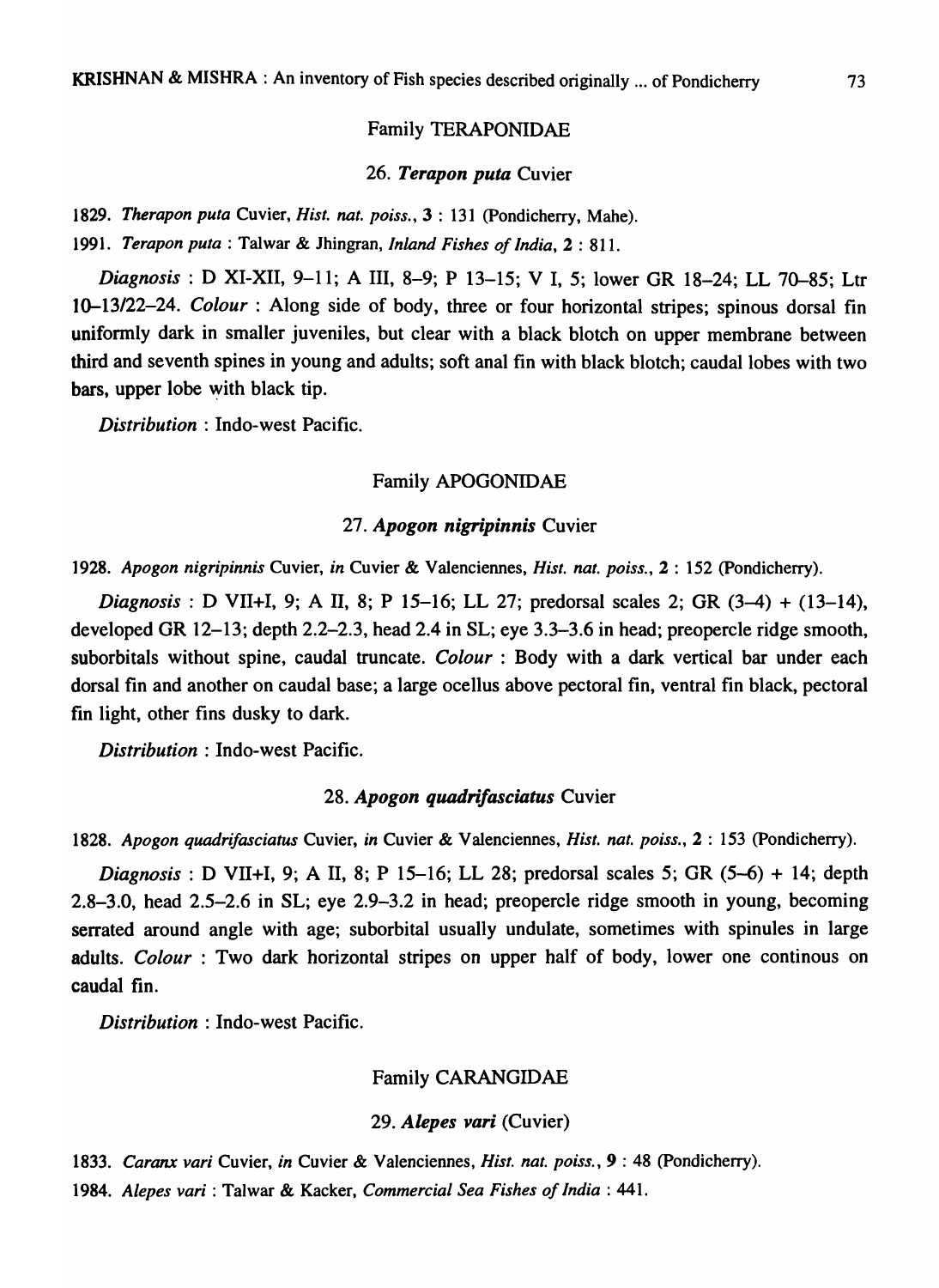*Diagnosis:* D VIII+I, 25-27; A II, 1,21-23; lower GR 22-24; straight part of LL begins below 1 st or 2nd dorsal ray, LL scutes 61-69. *Colour:* Spinous dorsal fin distinctly black; opercle with a black spot.

*Distribution*: South-west and East coasts of India through Indonesia to the Philippines.

### *30. Atule mate* (Cuvier)

*1833. Caranx mate* Cuvier, *in* Cuvier & Valenciennes, *Hist. nat. poiss.,* 9 : 54 (Pondicherry; Seychelles; New Guinea; Anjer Strait).

*1984. Atule mate:* Talwar & Kacker, *Commercial Sea Fishes of India: 444.* 

*Diagnosis*: D VIII+I, 22–25; A II, 18–21; terminal D and A rays finlet like in adults but joined to adjacent rays by inter-radial membrane; GR  $(10-13) + (26-31)$ ; straight LL with 0-10 scales and 36-39 scutes. *Colour:* Olive green dorsally, fading to white ventrally; 9-10 grey bands wider than interspeces usually present dorsolaterally; opercle with black spot; dorsal and caudal fin dusky to greenish yellow.

*Distribution:* Indo-west Pacific, eastward to Hawaii.

### *31. Caranx sem* Cuvier

*1833. Caranx sem* Cuvier, *in* Cuvier & Valenciennes, *Hist. nat. poiss.,* 9 : 79 (Pondicherry).

*Diagnosis:* D Vill+I, 19-21; A II, I, 15-17; D+A rays 34-38; GR (6-8) + (17-19); straight LL with 30-40 strong scutes; breast completely scaled to naked ventrally but typically with a patch of prepelvic scales. *Colour:* Dark bronze to yellow green above, silvery bronze to yellow below; C bright yellow to dusky with distal half of upper lobe darker to black; other fins bright yellow to dusky without an yellow hue.

*Distribution:* Indo-west Pacific.

### *32. Caranx tille* Cuvier

*1833. Caranx tille* Cuvier, *in* Cuvier & Valenciennes, *Hist. nat. poiss.,* 9 : 124 (pondicherry).

*Diagnosis:* D VllI+I, 20-22; A II, I, 16-18; D+A rays 36-40; GR (6-8) + (15-17); straight LL with 33-42 strong scutes; breast completely scaled; dorsal profile strongly convex; dorsal fin lobe 5.7-8.8 times in fork length (in samples longer than 150 mm FL). *Colour:* Head and body dark olive-green to bluish grey above, silvery white below; black spot of half diameter of pupil (absent in young) at upper margin of opercle; second dorsal fin olive-grey to blackish, its lobe without white tip.

*Distribution:* Indian Ocean distribution poorly known; South Africa to Zanzibar, Madagascar; Sri Lanka; Okinawa, the Philippines, Indonesia, northern Australia and Fiji.

*Remarks:* There is no positive record of occurrence in Indian waters after the original description.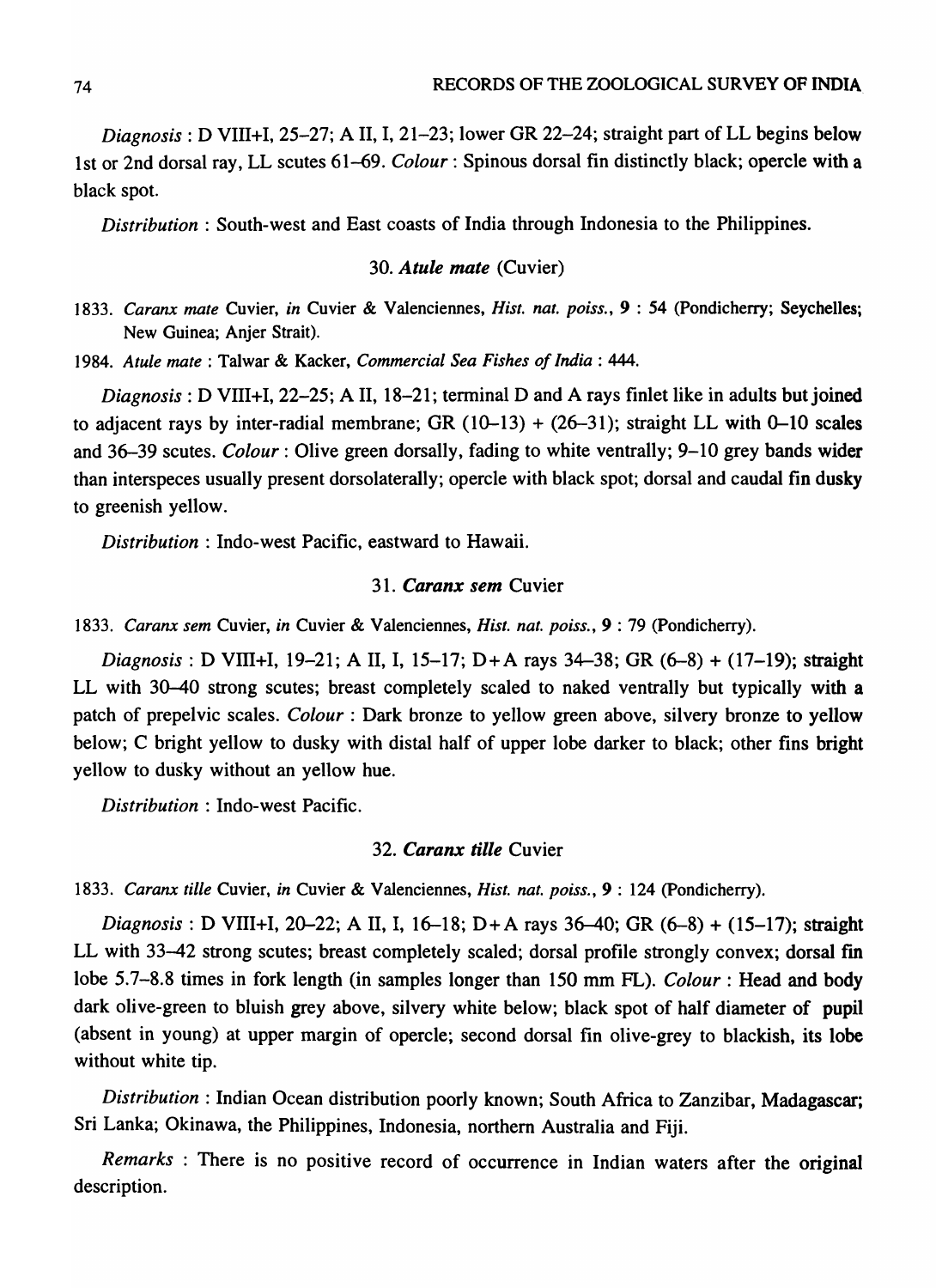#### 33. Scomberoides tol *(Cuvier)*

*1832. Chorinemus tol* Cuvier, *in* Cuvier & Valenciennes, *Hist. nat. poiss.,* 8 : 385 (Malabar, Pondicherry). *1986. Scomberoides tol* : Smith-Vaniz, *in* Smith & Heemstra, *Smith's Sea Fishes,* 655, fig. 210.40.

*Diagnosis:* D VI-Vll+I, 19-21; A II, I, 18-20; GR (4-7) + (17-20); scales on mid-body needle like; maxilla does not extend to rear margin of eye. *Colour*: Back grey, silvery below; 5 to 8 oval or vertically oblong black blothes along flanks, the first 4 to 5 intersect the SL; distal half of dorsal lobe heavily pigmented.

*Distribution:* Wide spread in Indo-west Pacific.

### **34. Trachinotus mookalee Cuvier**

*1832. Trachinotus mookalee* Cuvier, *in* Cuvier & Valenciennes, *Hist. nat. poiss.,* 8 : 423 (pondicherry).

*Diagnosis*: D VI+I, 18-20; A II, I, 16-18; GR (5-8) + (8-10); tongue with narrow band of teeth; first predorsal bone like inverted 'L' with the arm projecting anteriorly. *Colour* : Silvery, greenish to bluish-grey dorsally; paler below; second dorsal and caudal fins dusky yellow, leading edges and fin fips darkest; anal fin bright to dirty yellow, lobe without a darker anterior margin. Juveniles with pale yellow fins except distal half of dorsal fin lobe which is black.

*Distribution* : From Gulf of Oman through the coasts of India to Singapore, Gulf of Thailand, Hong Kong.

### Family LUTJANIDAE

#### **35. Lutjanus rivulatus (Cuvier)**

*1828. Diacope rivulata* Cuvier, *in* Cuvier & Valenciennes, *Hist. nat. poiss.,* 2 : 414, pI. 38 (Coromandel, Pondicherry, Java, Red Sea, Malabar).

*1985. Lutjanus rivulatus* : Allen, *FAD Fish, Synop.,* (125) 6 : 112.

*Diagnosis:* D X, 15-16; A III, 8-9; P 17; LL 47-49; GR 6 + (12-13); depth 2.1-2.4, head 2.4-2.5 in SL; preorbital space 3.3-3.9 in head; preopercular notch wide and distinct; vomerine tooth patch crescentic without a medial posterior extensison; longitudinal scale rows above lateral line run obliquely to dorsal surface. *Colour*: Brown with reddish tinge; scales with bluish-white spots at centre; head with numerous blue undulating lines; javeniles with a series of 3 to 8 brown bars on sides and a chalky white spot with a broad black margin, below anterior soft dorsal rays at the level of LL.

*Distribution:* Wide-spread in Indo-west Pacific.

### 36. Lutinaus sebae (Cuvier)

*1828. Diacope sebae* Cuvier, *in* Cuvier & Valenciences, *Hist. nat. poiss.,* 2: 411 (Waigiu; Pondicherry; Java). 1985. Lutjanus sebae : Allen, *FAO Fish, Synop.*, (125) 6 : 116.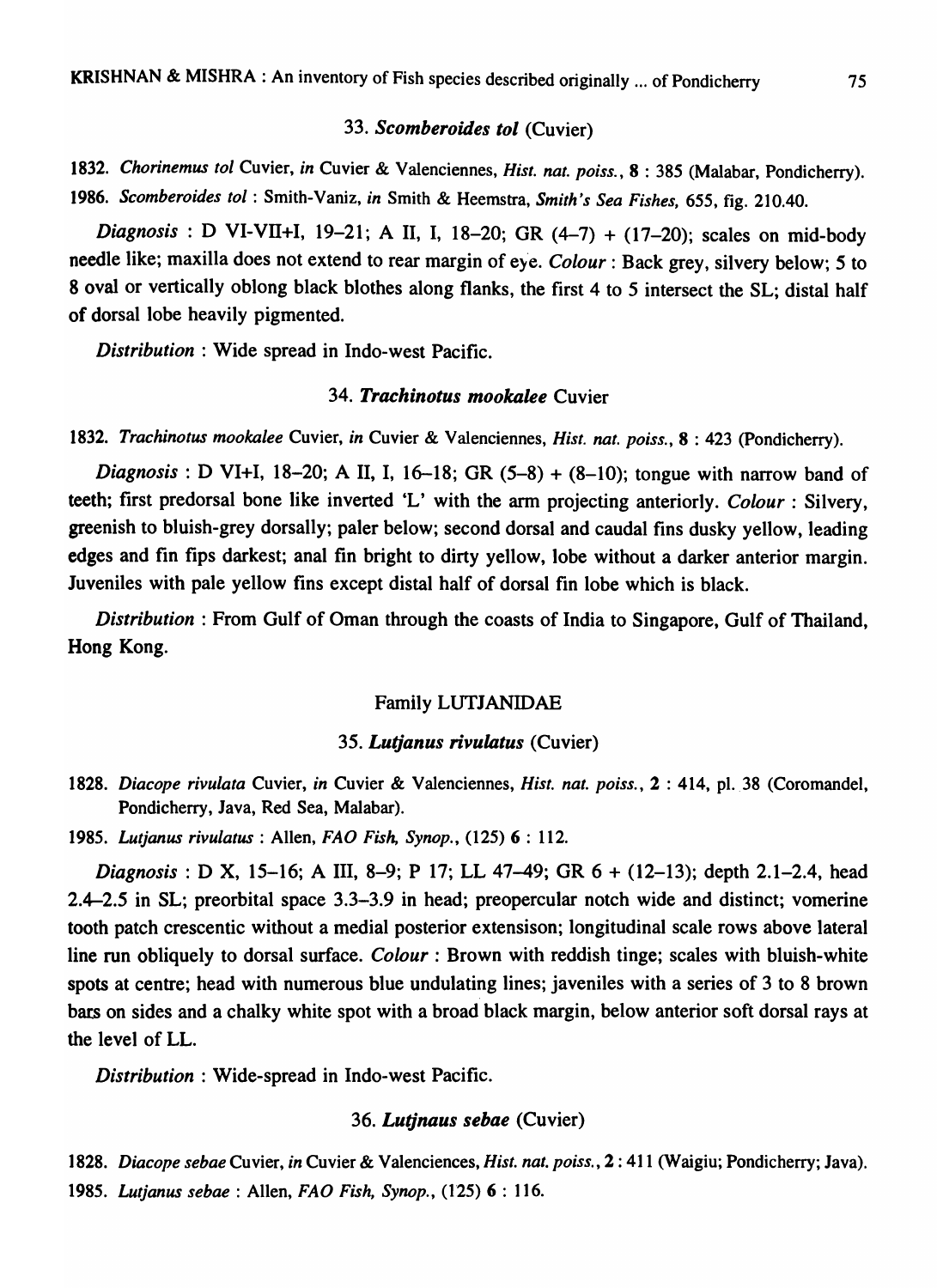*Diagnosis:* D XI, 15-16; A III, 10; P 17; LL 49-50; OR 6 + (10-12); depth 2.1-2.4, head 2.3- 2.5 in SL; preorbital space broad; preopercular notch distinct; vomerine tooth patch crescentic without a medial posterior extension; longitudinal scale rows above lateral line rising obliquely. *Colour:* Red or pink in adults; juveniles pink with a dark red band from first dorsal spine through eye to tip of snout; a second band from middle of spinous part of dorsal fin to pelvic fin and a third band from base of last dorsal spine running obliquely downward across caudal peduncle and along lower edge of caudal fin.

*Distribution:* Wide-spread in Indo-west Pacific.

#### Family OERREIDAE

#### 37. Gerres limbatus Cuvier

*1830. Gerres limbatus* Cuvier, *in* Cuvier & Valenciennes, *Hist. nat. poiss.,* 6 : 476 (Malabar & Pondicherry).

*Diagnosis:* D IX,10; A III, 7; LL 33-39; 4 scale rows between LL and dorsal fin origin; depth 2.3-2.7 in SL. *Colour:* Body silvery with 3 faint grey vertical bands below dorsal fin; fins yellowish, dorsal fin margin dusky.

*Distribution* : Seas of India.

### **38. Gerres lucidus Cuvier**

*1830. Gerres lucidus* Cuvier, *in* Cuvier & Valenciennes, *Hist. nat. poiss.,* 6 : 177 (Pondicherry).

*Diagnosis* : D IX, 10; A ITI, 7 : LL 33-35 plus 3 more on base of caudal fin; 3 scale rows between and 5th dorsal spine; depth 2.3 to 2.7 in SL. *Colour:* Silver with a diffuse dark saddles along back extending down on sides to midline; dorsal fin faintly golden with a dark patch on the tip of the spinous portion above a line running from middle of 2nd dorsal spine to tip of 6th dorsal spine; caudal fin pale yellow with a dusky trailing edge; pectorals yellow, while anal and pelvic fins with orange tinge.

*Distribution* : Coasts of India, Sri Lanka to South-east Asia and the South China Sea.

### Family HAEMULIDAE

### *39. Pomadasys kaakan* (Cuvier)

1830. Pristipoma kaakan Cuvier, in Cuvier & Valenciennes, *Hist. nat. poiss.*, 5: 244 (Pondicherry). *1986. Pomadasys kakkan* : Smith & McKay, *in* Smith & Heemstra, *Smith's Sea Fishes:* 569, fig. 179.13.

*Diagnosis:* D XII 13-15; A 111,7-8; P 17-18; OR (5-6) + (13-14); LL 43-47; depth 2.5-2.8 in SL; fin spines very strong; 7 transverse scale rows between LL and first dorsal fin spine. *Colour* : body silvery grey with about 7-11 interrupted double dark brown to greyish spots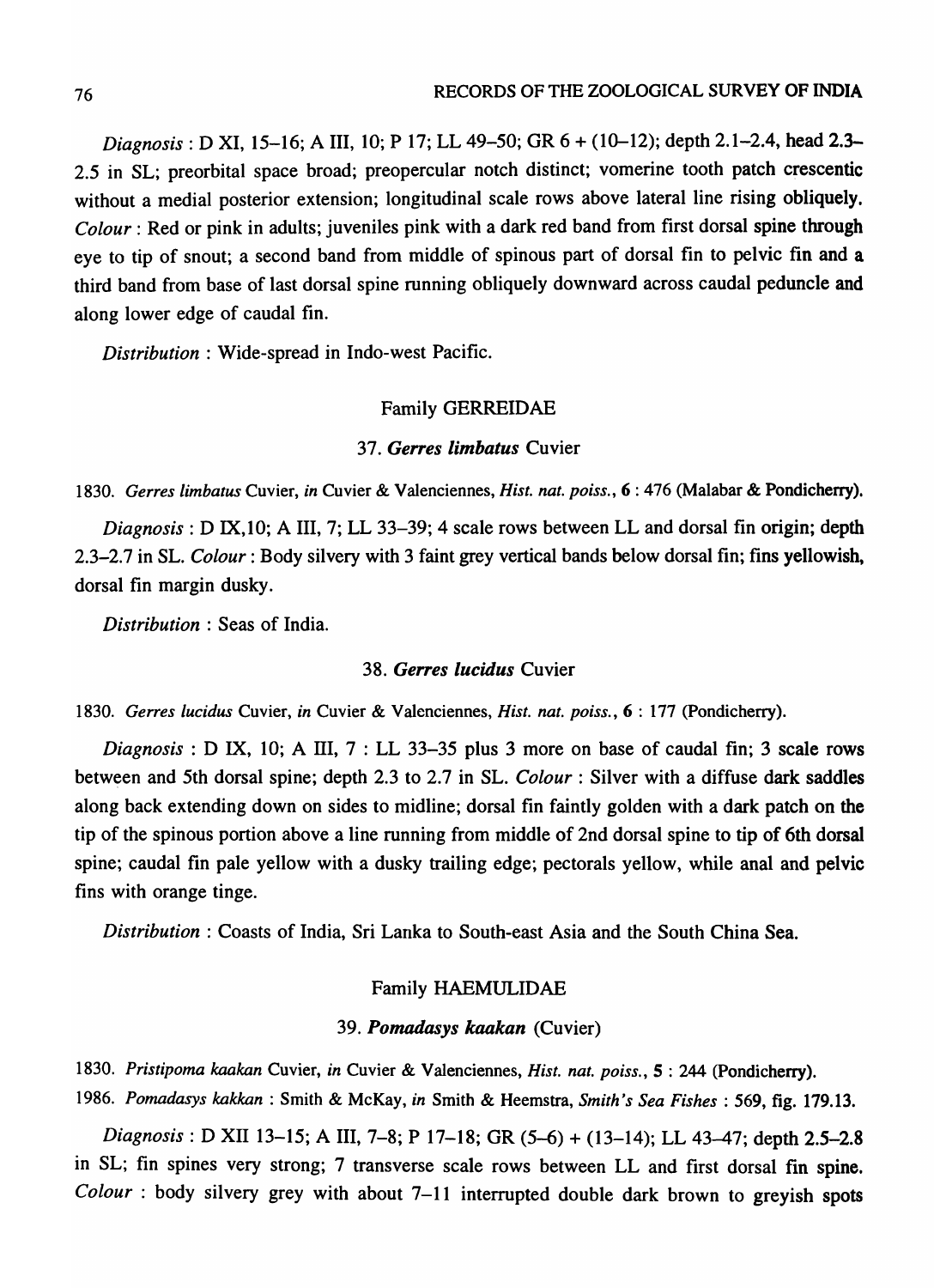forming transverse bars in juveniles but generally becoming less distinct and disappearing completely with age; 2 to 3 rows of round sponts on basal half of dorsal fin always present; other fins yellowish.

*Distribution* : Indo-west Pacific.

### Family SCIAENIDAE

### 40. Daysciaena albida (Cuvier)

*1830. Corvina albia* Cuvier, *Hist. nat. poiss.,* 5 : 93 (Pondicherry and Malabar).

*1991. Daysciaena albida* : Talwar & Jhingran, *Inland Fishes of India,* 2 : 853.

*Diagnosis:* D IX-X+I, 23-26; A 11,7; PI, 17 : LL 48-51; lower GR 7-9 with several toothed plates below; a pair of small tapering barbels on chin; gas bladder carrot shaped, anterior pair of appendages of gas bladder extending into head and branching under the skull. *Colour:* Grey above, silvery below with faint oblique lines along scale rows; spinous part of dorsal fin black; a black blotch at the axil of pectoral fin.

*Distribution* : India, Sri Lanka, eastwards to Indonesia.

### *41. lohnieops sina* (Cuvier)

*1830. Corvina sina* Cuvier, *Hist. nat. poiss.,* 5 : 112 (Pondicherry and Malabar).

*1991. lohnieops sina* : Talwar & Jhingran, *Inland Fishes of India,* 2 : 854.

*Diagnosis:* D IX-X+I, 27-31; A II, 7-8; P i, 16-17; LL 48-50; lower GR 10-13, slender; snout rounded but not projecting; teeth villiform; teeth on outer row of upper jaw and inner row of lower jaw enlarged and widely spaced; gas bladder hammer shaped with 14 or 15 pairs of arborescent appendages. *Colour*: Greyish on back, silvery below; a steel-blue blotch on opercle; upper two thirds of first dorsal dark grey, anal and paired fins yellowish.

*Distribution* : Gulf of Oman through India, Indonesia to the Philippines and northern Australia.

# *42. lohnius belangerii* (Cuvier)

*1830. Corvina balangerii* Cuvier, *Hist. nat. poiss.,* 5 : 120 (pondicherry).

*1991. lohnius belangerii* : Talwar & Jhingran, *Inland Fishes of India,* 2 : 856 .

*Diagnosis* : D IX+I, 27-31; A II, 7-8; P i, 15-16; LL 48-52; lower GR 8-10; snout steeply rounded, slightly projecting; teeth villiform, differentiated in size in upper jaw only, larges ones in outer row close-set; second anal spine 38-49% of head length; gas bladder hammer-shapped with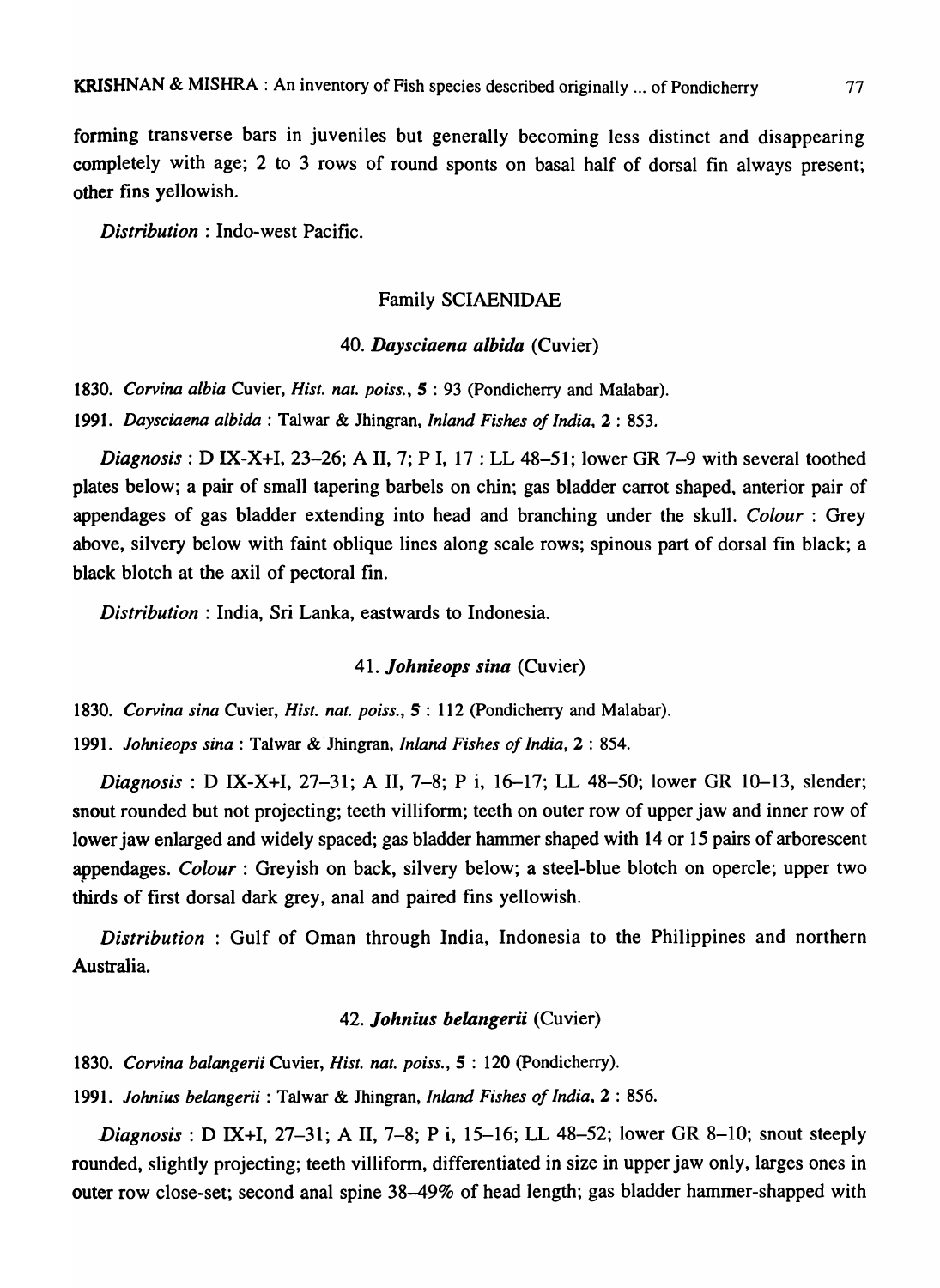11-15 pairs of arborescent appendages. *Colour* : Darkly pigmented; spinous part of dorsal fin black; dark blotch on gill cover.

*Distribution* : Coasts of India, Sri Lanka, eastward to New South Wales in Australia.

### *43. Paranibea semiluctuosa* (Cuvier)

1830. Corvina semiluctuosa Cuvier, *Hist. nat. poiss.*, 5: 106 (Goa, Malabar, Pondicherry). *1984. Paranibea semiluctuosa* : Talwar & Kacker, *Commercial Sea Fishes of India, 667.* 

*Diagnosis:* D X-XI+I, 7-31; A II, 7; lower GR 5-8; dorsal profile arched; mouth slightly inferior; upper jaw with outer row of larger teeth; teeth in lower jaw uniform and strong; gas bladder carrot-shaped with 15-20 pairs of arborescent appendages, the first one entering the head and branching below the occipital region. *Colour:* Dark with numerous oblique wavy black stripes raching down the flanks to belly; pelvic and anal fins very dark.

*Distribution:* Coasts of India, eastwards to Sumatra and Java.

#### Family CHAETODONTIDAE

### *44. Chaetodon decussatus* Cuvier

*1831. Chaetodon decussatus* Cuvier, *in* Cuvier & Valenciennes, *Hist. nai. poiss.,* 7 : 54 (Pondicherry).

*Diagnosis:* D XIll, 24-25; A ITI, 20-21; P 15; LL 36-41; Ltr *5-6/17-18;* GR 17-20,; snout 3.0-4.0 in head. *Colour:* 5 or 6 diagonal lines extending from upper posterior part of head to base of dorsal spines; 11-12 similar lines extending at right angles from last of previous lines towards anal fins; dorsal and anal fins, caudal peduncle and adjacent areas black with a yellow stripe through anal fin.

*Distribution:* India, Sri Lanka, Singapore, Thailand.

*Remarks* : Often misidentified as C. *vagabundus* Linnaeus or C. *pictus* Forsskal.

#### Family MUGILIDAE

#### *45. Liza carinata* (Valenciennes)

*1836. Mugil carinatus* Valenciennes, *Hist. nat. poiss.,* 11 : 148 (Malabar, Pondicherry).

*1984. Liza carinata* : Thomson, *in* Fischer & Bianchi. *FAO spcies identification sheets for fishery purposes. Western Indian Ocean (Fishing area* 51) : MUGIL LIZA 9.

*Diagnosis:* D *N* +1, 8; A III, 9; LS 35-40; Ltr 11; a distinct keel or ridge present in front of dorsal fin; pectoral axillary scale absent or rudimentary. *Colour* : Greenish grey dorsally, silvery on sides and belly; golden around eye; end of maxilla black.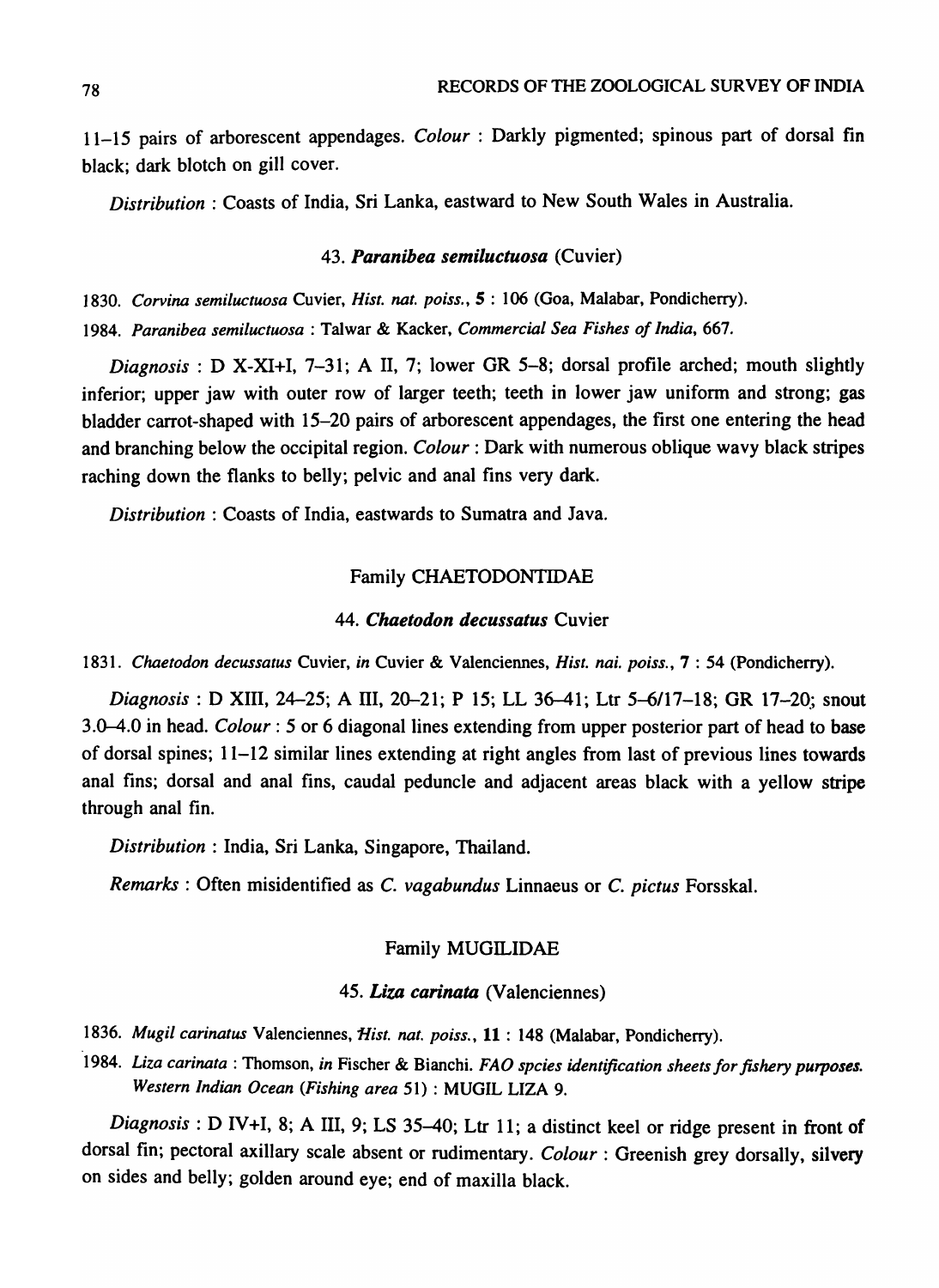*Distribution:* Red Sea to Bombay coast of India.

*Remarks* : Though Valenciennes (1836) mentioned about the presence of this species at Pondicherry, there is no reliable record of occurrence so far in the east coast of India.

### *46. Liza subviridis* (Valenciennes)

1836. *Mugil subviridis* Valenciennes, *Hist. nat. poiss.*, 11: 115 (Malabar, Pondicherry). 1991. *Liza subviridis* : Talwar & Jhingran, *Inland Fishes of India,* 2 : 894.

*Diagnosis:* D IV +1, 8-9; A III, 9; P 16; LS 27-32; Ltr 11; preorbital not filling space between lip and eye; comer of mouth on vertical through anterior nostril; back not keeled in front of dorsal fin; second dorsal fin inserted over anterior half of anal fin base; pectoral fin not reaching vertical through first dorsal fin origin; pectoral axillary scale rudimentary or absent. *Colour:* Dark greenish above, white below; caudal fin edged with black.

*Distribution* : Persian Gulf to India, Sri Lanka, China, Queensland, Polynesia.

### Family SPHYRAENIDAE

### 47. Sphyraena jello Cuvier

1829. *Sphyraena jello* Cuvier, *Hist. nat. pois6.,* 3 : 349 (Pondicherry).

*Diagnosis:* D V+I, I, 8; A II, I, 7; P ii, 12-13; LL 130-140; no GR on first arch; depth 7.9-8.9; head 3.2-3.6 in SL. *Colour*: Body with about 20 short serpentine cross bars, not chevron shaped which extend only a short distance below LL.

*Distribution* : Indian Ocean.

*Remarks:* Often misidentified as S. *bleekeri* Williams = S. *putnamiae* Jordon & Scale and *S. genie* Klunzinger. Range is not certain; commonly found in Arabian Sea and Bay of Bengal.

### 48. Sphyraena obtusata Cuvier

1829. *Sphyraena obtusata* Cuvier, *Hist. nat. poiss.,* 3 : 350, pl. 10, fig. 2 (Pondicherry).

*Diagnosis*: *D* V+I, I, 8; A II, I, 8; P ii, 11–13; LL 85–96; GR 2 on first arch; depth 6.0–7.5; head 2.8-30 in SL; pectoral fin tip reaces past the level of  $D_1$  origin; height of  $D_1$  equal to or greater than post orbital length of head. *Colour:* Body olive green above, silvery below; inside of mouth yellow; fins with yellow tinge except pelvic fin; caudal with black edge.

*Distribution:* Indo-Pacific.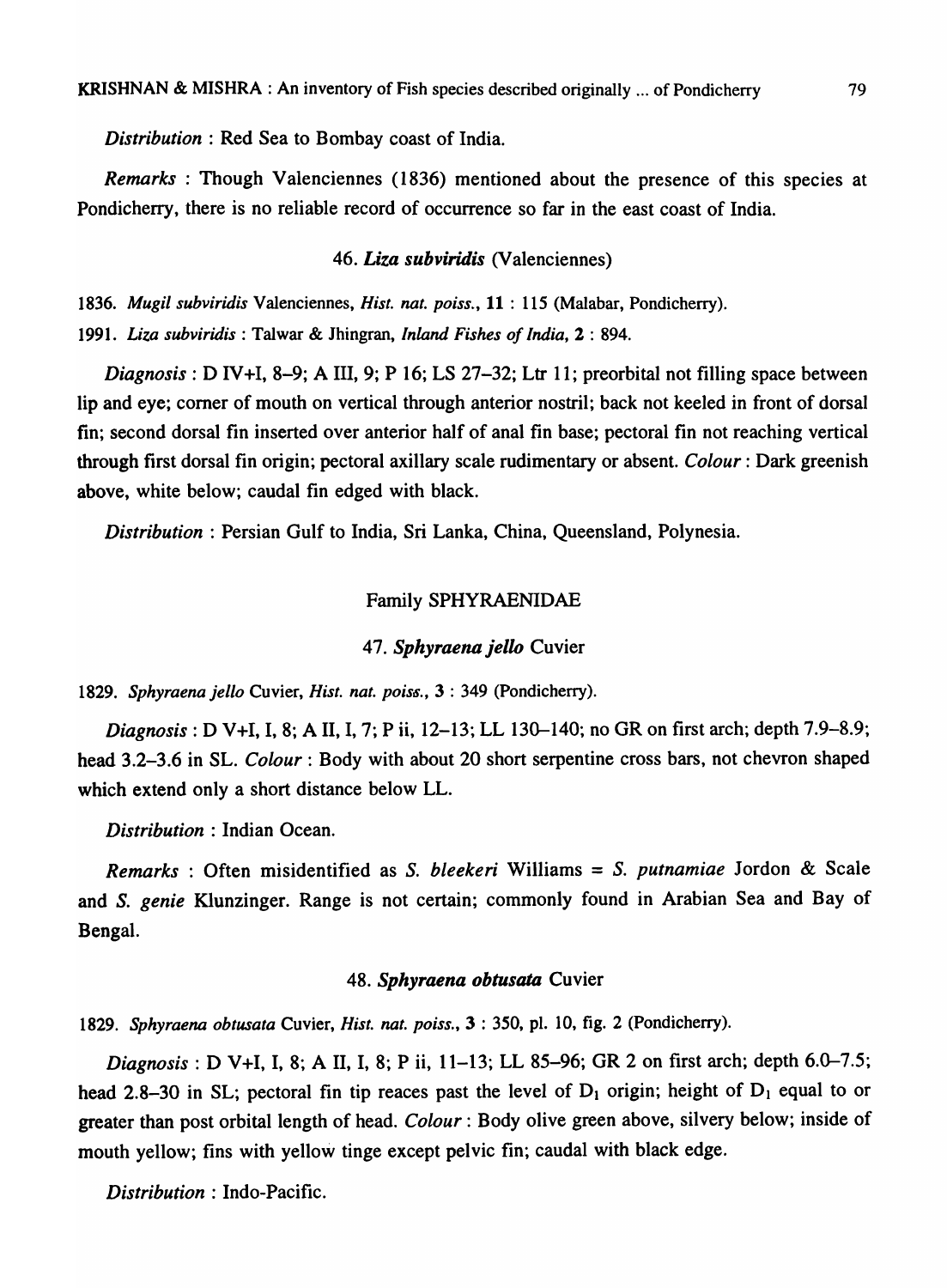*Remarks* : Range of occurrence is not clear. The exact distribution of small barracudas of *chrysotaenia-flavicauda-pinguis-obtusata* complex is not known because of difficulties in identification of the types and other museum specimens (de Sylva & Williams, 1986).

### Family POLYNEMIDAE

### *49. Filimanus xanthonema* (Valenciennes)

- *1831. Polynemus xanthonemus* Valenciennes, *in* Cuvier & Valenciennes, *Hist. nat. poiss."* 7 : 517 (Pondicherry).
- *1991. Filimanus xanthonema* : Feltes, *Copeia* (2) : 318.

*Diagnosis*: D VIII+I, 11; A III, 11-12; P 15+vi; free pectoral filamentous rays extending beyond tip of pelvic fin; upper pectoral fin rays mostly branched; air bladder absent. *Colour:*  Greenish back, silvery abdomen and sides; yellow fins with black border.

*Distribution* : Seas of India to China.

### Family LABRIDAE

### *50. Xyrichtys cyanifrons* Valenciennes

*1840. Xyrichthys cyanifrons* Valenciennes, *Hist. nat. poiss.,* 14 : 46 (Pondicherry).

*Diagnosis:* D IX, 12; A III, 12; LL 27; top of head and snout compressed to form a sharp edge; cheek scale-less; a few rudimentary scales below and behind orbit, first two dorsal spines a little longer, flexible and separated from the rest by an incised membrane reaching the lower onethird of the third spine; the outer ray of ventral fin produced, extending to the origin of anal fin. *Colour*: Rose, a blue band along the upper ridge of head to the dorsal fin.

*Distribution* : Coasts of India.

### Family URANOSCOPIDAE

#### 51. Ichthyscopus inermis *(Cuvier)*

*1830. Uranoscopus inermis* Cuvier, *Hist. nat. poiss.,* 3 : 310, pI. 65 (Pondicherry). *1876. Ichthyscopus inermis* : Day, *Fish. India:* 261, PI. 55, fig. 5.

*Diagnosis*: D III-IV, 16-18; A 16-19; P 18; pyloric caecae 8; eye dorsally positioned; lips with numerous branched papillae; no spine on shoulder; an elongated angular flap edged with papillae behind the shoulder. *Colour*: Canary yellow with brown markings on sides enclosing white blotches; caudal yellow brown; a dark bar across pectoral.

*Distribution:* Seas of India to Japan.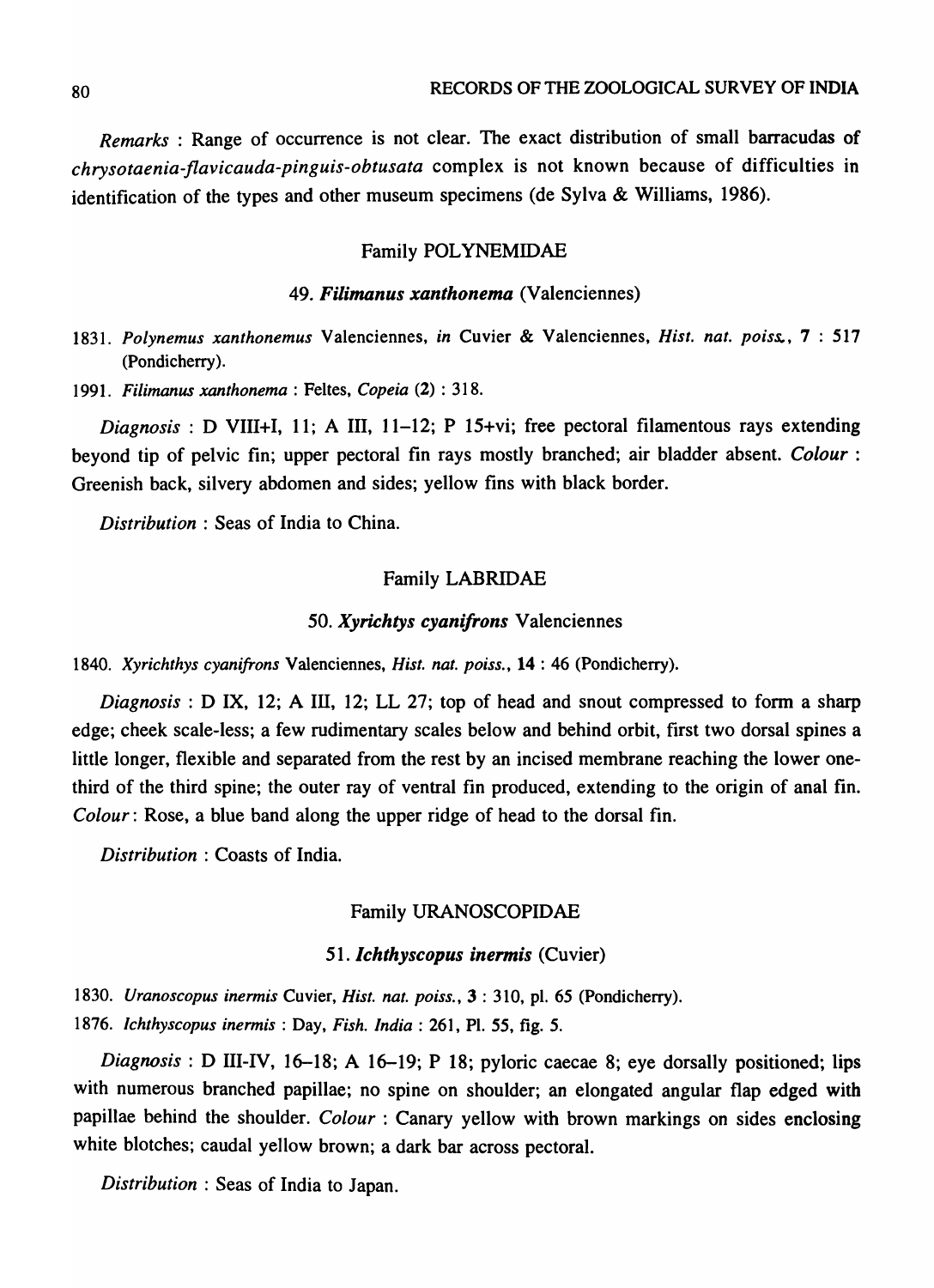### *52. Uranoscopus guttatus* Cuvier

### *1829. Uranoscopus guttatus* Cuvier, *Hist. nat. poiss.,* 3 : 305 (Pondicherry).

*Diagnosis*: D IV-V+12-13; A 13; P 17; mouth large, vertical; lower edge of preopercle with 4 to 7 spines, one on subopercle; humeral spine directed upward and backward; lips with a row of tentacles; no prepelvic spine; no fleshy orbital tentacle. *Colour:* Brown above, pale below; 2 to 3 rows of bluish white spots along the back and halfway down the sides; fins dusky to dark, tips whitish; upper part of first dorsal black, lower one-third white.

*Distribution* : Coasts of India.

#### Family CALLIONYMIDAE

#### *53. Elutherochir opercularis* (Valenciennes)

*1837. Callionymus opercularis* Valenciennes, *Hisl. nal. poiss.,* 12 : 305 (Pondicherry). *1991. Eleutherochir opercuiaris* :. Talwar & Jhingran, *Inland Fishes of India,* 2 : 917.

*Diagnosis:* D *N+9;* A 9; P 20; head 3 times in SL; operculum with a large free lap of skin; lower lip with 7 to 9 very small papillae. *Colour:* Brownish or yellowish; cheeks and belly lighter; back with light blotches and dark spots; first dorsal fin black; pelvic fins blackish; rays of other fins spotted with dark brown.

*Distribution* : Sri Lanka. East coast of India, Andaman & Nicobar Islands; eastwards to the Philippines to Japan.

### Family GOBIIDAE

### *54. Glossogobius biocellatus* (Valenciennes)

1838. Gobius biocellatus Valenciennes, *Hist. nat. poiss.*, 12:73 (Pondicherry). *1941. Glossogobius biocellatus* : Koumans, *Mem. Indian Mus.,* 13(3) : 255.

*Diagnosis:* D VI+I, 9; A I, 8; P i, 16-18; branchiostegal membranes form a free fold across isthmus; iris with a lappet dorsally covering part of pupil. *Colour:* Body dark brown to black with small black spots in longitudinal rows; two or three broad saddles on back and flanks.

*Distribution:* Indo-west Pacific.

#### *55. Parapocryptes rictuosus* (Valenciennes)

*1837. Apocryples richtuosus* Valenciennes, *Hist. nat. poiss.,* 12 : 151 (Pondicherry).

*1941. Parapocryptes rictuosus* : Koumans, *Mem. Indian Mus.,* 13(3) : 275.

*Diagnosis*: D VI+I, 23-26; A I, 24-28; P i, 19; LS 75; depth 10.0-12.0 in SL; eye 6.0-7.0 in head; teeth on lower jaw pointed; dorsal fins continuous at base. *Colour:* Greyish with ill-defined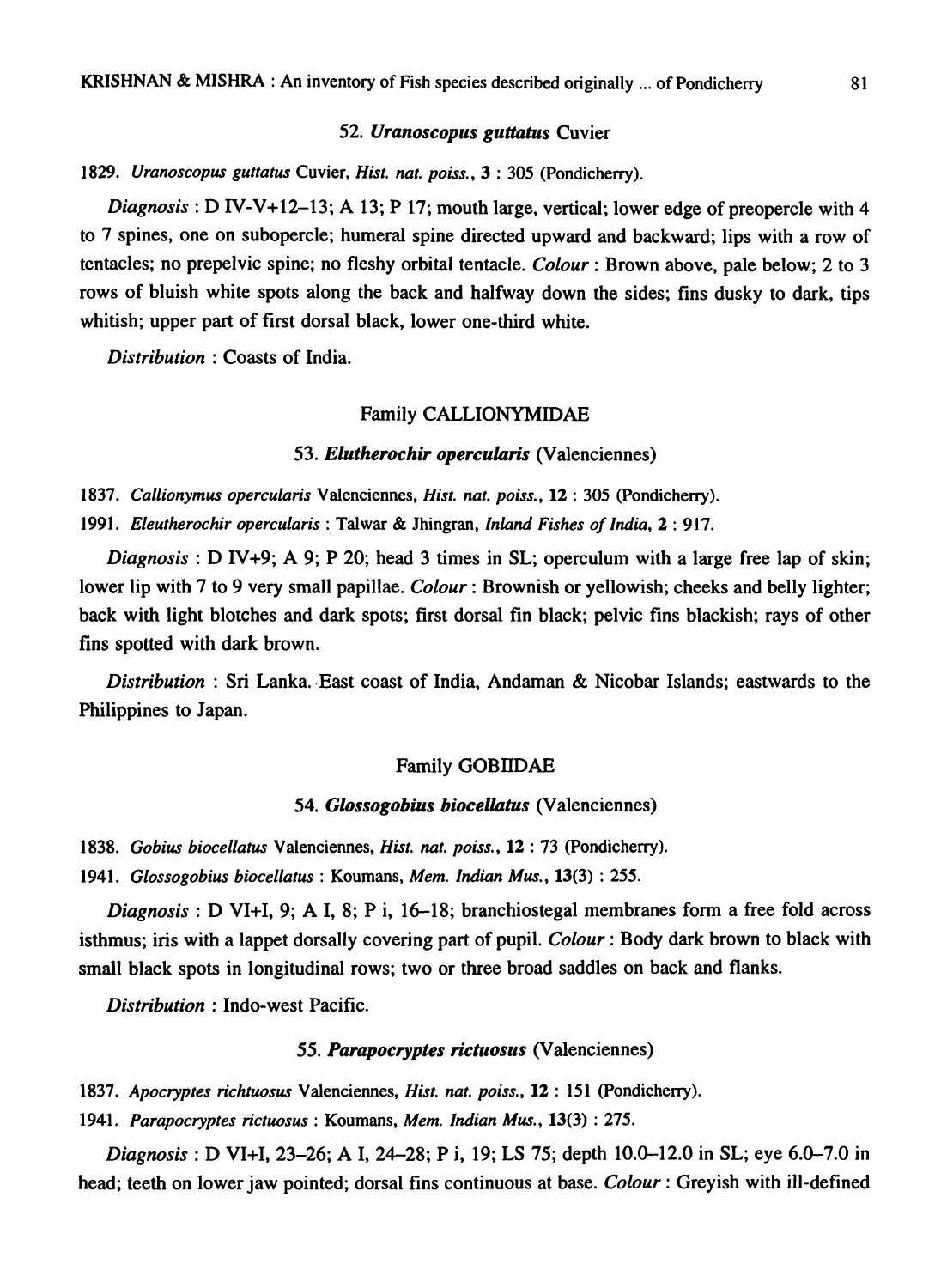oblique bands from back half-way to the flanks; innerside of mouth with dark spots; pelvic fins whitish; other fins with spots.

*Distribution* : East Coast of India.

### Family BELONTIIDAE

### *56. Macropodus cupanus* (Cuvier)

1831. Polyacanthus cupanus Cuvier, in Cuvier & Valenciennes, *Hist. nat. poiss.*, 7:357 (Pondicherry). *1991. Macropodus cupanus* : Talwar & Jhingran, *Inland Fishes of India.,* 2 : 1002.

*Diagnosis:* D XIII-XV, 5-7; A XVI-XX, 9-13; P i, 10; V I, 5; LL 29-32; first ray of pelvic fin elongated and filamentous. *Colour* : Dark olive to green; a brown stripe from eye to comer of opercle; brown spots on head; a dusky blotch on caudal peduncle.

*Distribution:* Eastern India, Sri Lanka, Western Burma, Malay peninsula, Sumatra. Inhabits freshwater ponds and ditches.

Apart from these 56 valid species of fishes, a number of species described by Cuvier and Valenciennes (1828-1849) have been synonimised. They are reported here as nominal species in Table 1, with their current status.

#### DISCUSSION

An analysis reveals that out of 56 valid species reported here, 4 are freshwater forms *(Puntius sarana subnasutus, Mystus keletius, Clarias dussumieri* and *Macropodus cupanus)*  and the rest are coastal marine. But for 12 species, *(Apogon nigripinnis,* A. *quadrifasciatus, Bascanichthys deraniyagalai, Chaetodon decussatus, Eleutherochir opercularis, Glossogobius biocellatus, Ichthyscopus inermis, Macropodus cupanus, Parapocryptes rictuosus, Scorpaenopsis venosa, Tetraroge niger and Uranoscopus guttatus*) all are commercially valuable. Now a days, *Chaetodon decussatus* and *Macropodus cupanus* have gained a commercial status as aquarium fishes.

Endemic to Indian waters are 10 species, viz. *Bascanichthys deraniyagalai, Clarias dussumieri, Gerres limbatus, llisha obfuscata, Mystus keletius, Parapocryptes rictuosus, Plotosus limbatus, Puntius sarana subnasutus, Uranoscopus guttatus* and *Xyrichtys cyanifrons.* 

It is rather unfortunate that the present status and availability of *llisha obfuscata* are not known to us beyond information gained while describing the species by two specimens coming, from the type series of *I. filigera* and *I. micropus* (Whitehead, 1985). Though there is no positive record of occurrence after original description for *Caranx tille* in Indian Coast (Talwar & Kacker; 1984), it occurs in other areas of Indo-west Pacific region. However, Smith-Vaniz (1984) indicates the possibility of its fishery in the Gulf of Mannar.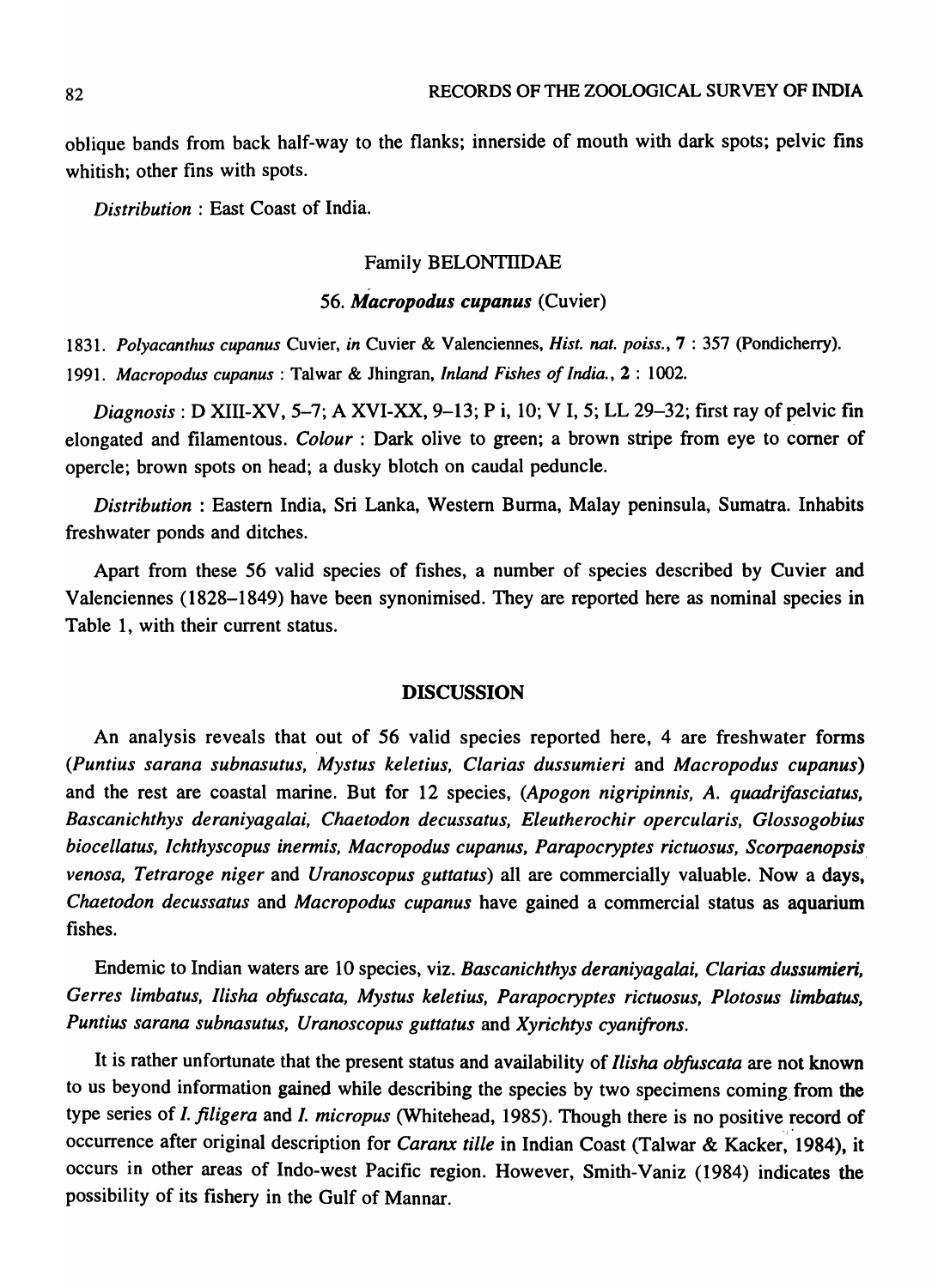Despite our intensive searches, *Clarias dussumieri* could not be located in Pondicherry so far. Incidentally, Silas (1952) points out that it is primarily a hill fish leading us to believe that the record of occurrence from Pondicherry doubtful. Another doubtful record is that of *Liza carinata*  though Valenciennes (1836) has mentioned of having the specimens from Pondicherry. Till date, it has not been reported from anywhere in the east coast of India.

The existing taxonomic hurdles due to overlapping meristic characters have not been resolved, atleast for two genera, *Sardinella* and *Sphyraena.* As suggested by Sivakumaran *et al,* (1989), an easier isolation methodology shall have to be worked out for *albella-fimbriata-gibbosa-sindensis*  complex in *Sardinella.* Similarly, *chrysotaenia-jlavicauda* - *obtusata-pinguis* complex in *Sphyraena*  will have to be studied to know the ranges of small barracudas precisely.

Among *Chaetodon decussatus* samples colour variance due to suspected hybridization with C. *vagabondus* Linnaeus leads to erroneous identification. In general, many *Chaetodon* species are known to hybridize freely (Burgess, 1978).

From the nominal species list (Table 1), out of the 76 species, atleast 45 have commercial value; only 6 are restricted to freshwaters while the rest are marine. As far as *Barbus roseipinnis* is concerned, it is considered to be an invalid species by ichthyotaxonomists though Talwar and lhingran (1991) retained its validity. The last sample sent by Dr. Belanger to Sir Francis Day is stated to have been lost (Day, 1878). In the absence of further samples and due to the opinion that it is the breeding stage of some other *Puntius* species, we refrain from assigning it to any known taxon.

#### SUMMARY

Taxonomic information on 56 species of fish originally described from Pondicherry is given. Other relevant details including geographical distribution and current status are provided. A list of nominal species with their present status is also included.

# ACKNOWLEDGMENT

The authors are thankful to the Director, Zoological Survey of India, Calcutta for permission and keen interest; Officer-in-Charge, SRS, ZSI, Chennai for facilities. Contents of this paper have been presented in the National Seminar on Conservation and sustainable Development of Coastal Resources held at the Department of Marine Sciences, Berhampur University during December, 1994. The authors are indebted to Late Prof. A. G. K. Menon, Emeritus Scientist and FAO Expert on Fishes, Chennai for continuous encouragement, scrutiny of the manuscript and long discussions on the subject. But for the excellent facilities provided to one of us (SSM) by the Officer-in-Charge and Librarian of the CMFRI at Mandapam, preparing the manuscript would have been difficult.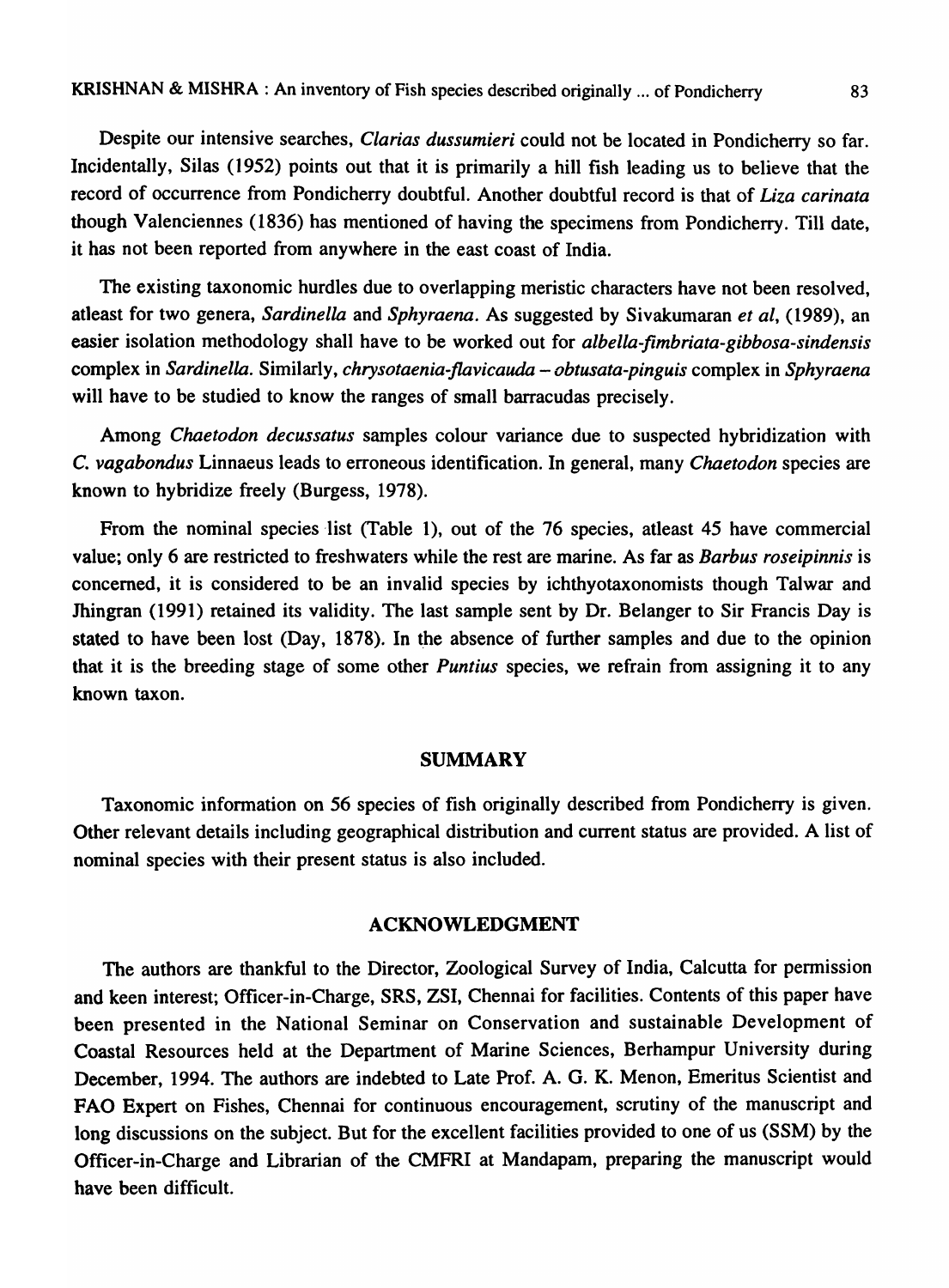| SI. No.        | Species as described                       | <b>Present status</b>                                  |
|----------------|--------------------------------------------|--------------------------------------------------------|
| $\mathbf{1}$ . | Lates nobilis Cuvier, 1828                 | Lates calcarifer (Bloch, 1790)                         |
| 2.             | Serranus lineatus Valenciennes, 1828       | Epinephelus undulosus (Quoy and Gaimard, 1824)         |
| 3.             | Serranus semi-punctatus Valenciennes, 1828 | Epinephelus malabaricus (Bloch and Schneider, 1801)    |
| 4.             | Diacope marginata Cuvier, 1828             | Lutjanus fulvus (Schneider, 1801)                      |
| 5.             | <b>Mesoprion flavipinnis Cuvier, 1828</b>  | Lutjanus argentimaculatus (Forsskal, 1775)             |
| 6.             | <b>Mesoprion rubellus Cuvier, 1828</b>     | Lutjanus erythropterus Bloch, 1790                     |
| 7.             | Cirrhites fasciatus Cuvier, 1829           | Cirrhitichthys aprinus (Cuvier, 1829)                  |
| 8.             | Holocentrum orientale Cuvier, 1829         | Sargocentron rubrum (Forsskal, 1775)                   |
| 9.             | Polynemus longifilis Cuvier, 1829          | Polynemus paradiseus Linnaeus, 1758                    |
| 10.            | Polynemus uronemus Cuvier, 1829            | Polydactylus indicus (Shaw, 1804)                      |
| 11.            | Apistus alatus Cuvier, 1829                | Apistus carinatus (Bloch and Schneider, 1801)          |
| 12.            | Synanceia elongata Cuvier, 1829            | Trachicephalus uranoscopus (Bloch and Schneider, 1801) |
| 13.            | Sillago acuta Cuvier, 1829                 | Sillago sihama (Forsskal, 1775)                        |
| 14.            | Sillago domina Cuvier, 1829                | Sillaginopsis panijus (Hamilton-Buchanan, 1822)        |
| 15.            | Diagramma poecilopterum Cuvier, 1830       | Diagramma pictum (Thunberg, 1792)                      |
| 16.            | Lobotes erate Cuvier, 1830                 | Lobotes surinamensis (Bloch, 1790)                     |
| 17.            | Scolopsides kate Cuvier, 1830              | Scolopsis vosmeri (Bloch, 1792)                        |
| 18.            | Etroplus meleagris Cuvier, 1830            | Etroplus suratensis (Bloch, 1785)                      |
| 19.            | Dentex tolu Valenciennes, 1830             | Nemipterus peronii (Valenciennes, 1830)                |
| 20.            | Lethrinus korely Valenciennes, 1830        | Lethrinus nebulosus (Forsskal, 1775)                   |
| 21.            | Lethrinus erythrurus Valenciennes, 1830    | Lethrinus nebulosus (Forsskal, 1775)                   |
| 22.            | Gerres punctatus Cuvier, 1830              | Gerres filamentosus Cuvier, 1829                       |
| 23.            | Platax raynaldi Cuvier, 1831               | Platax teira (Forsskal, 1775)                          |
| 24.            | Platax blochi Cuvier, 1831                 | Platax orbicularis (Forsskal, 1775)                    |
| 25.            | Platax leschenaldi Cuvier, 1831            | Platax teira (Forsskal, 1775)                          |

Table 1. : List of nominal species described originally by Cuvier and Valenciennes (1828-1849) from Pondicherry.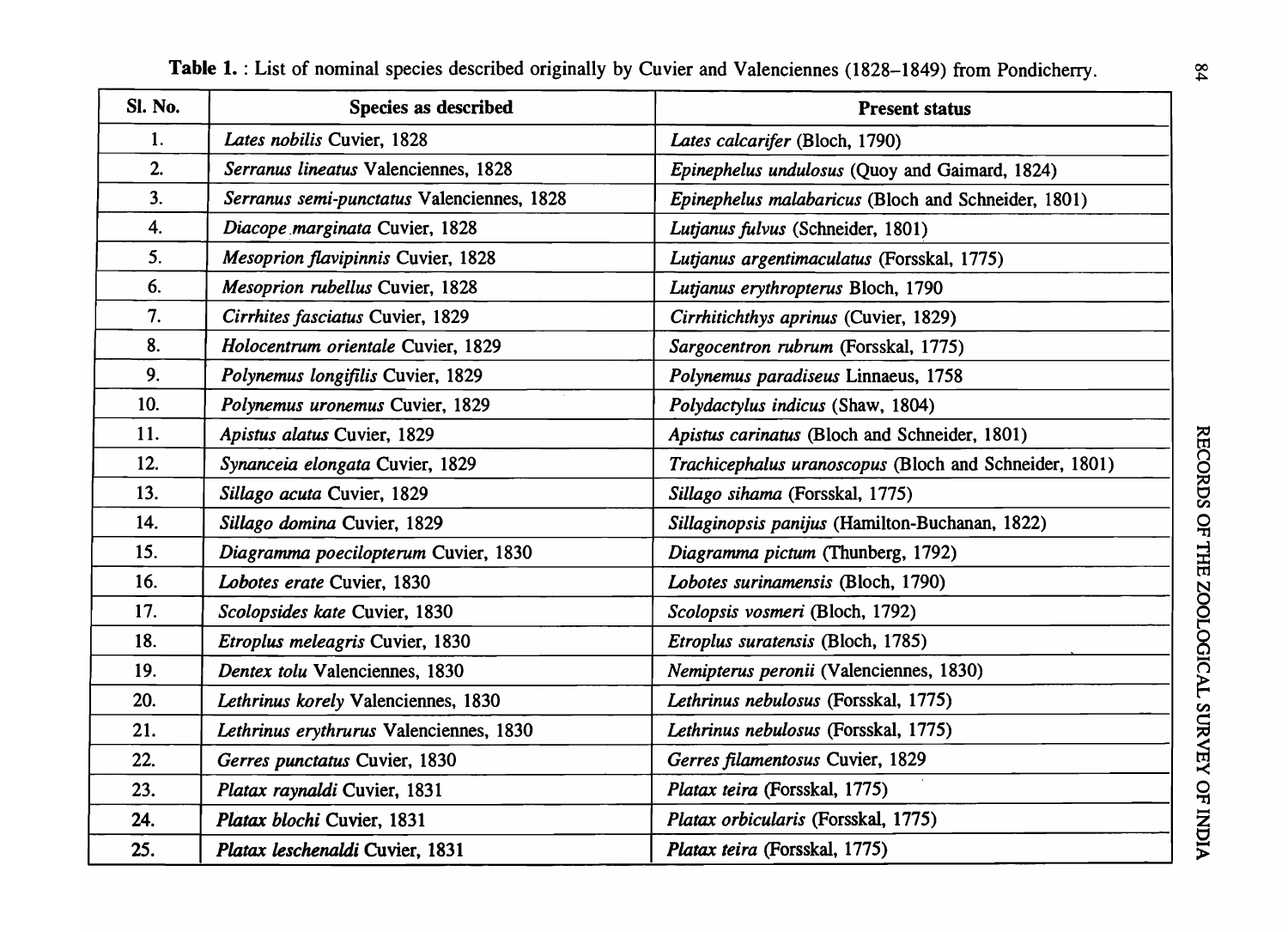| Sl. No. | Species as described                    | <b>Present status</b>                           |
|---------|-----------------------------------------|-------------------------------------------------|
| 26.     | Colisa ponticeriana Cuvier, 1831        | Colisa fasciatus (Schneider, 1801)              |
| 27.     | Ophiocephalus marginatus Cuvier, 1831   | Channa orientalis Bloch and Schneider, 1801     |
| 28.     | Cybium interruptum Cuvier, 1832         | Scomberomorus lineatus (Cuvier, 1831)           |
| 29.     | Elacate pondiceriana Cuvier, 1832       | Rachycentron canadus (Linnaeus, 1766)           |
| 30.     | Apolectus stromateus Cuvier, 1832       | Parastromateus niger (Bloch, 1795)              |
| 31.     | Rhynchobdella ocellata Cuvier, 1832     | ? Macrognathus arel (Bloch and Schneider, 1801) |
| 32.     | Mastacembelus ponticeriana Cuvier, 1832 | Mastacembelus armatus (Lacepede, 1800)          |
| 33.     | Caranx kiliche Cuvier, 1833             | Decapterus russelli (Ruppel, 1830)              |
| 34.     | Caranx kalla Cuvier, 1833               | Caranx para Cuvier, 1833                        |
| 35.     | Caranx ire Cuvier, 1833                 | Carangoides praeustus (Bennett, 1830)           |
| 36.     | Caranx nigricepes Cuvier, 1833          | Atropus atropos (Schneider, 1801)               |
| 37.     | Gallichthys major Cuvier, 1833          | Alectis indicus (Ruppell, 1830)                 |
| 38.     | Seriola binotata Valenciennes, 1833     | Seriolina nigrofasciata (Ruppell, 1829)         |
| 39.     | Lactarius delicatus Valenciennes, 1833  | Lactarius lactarius (Bloch and Schneider, 1801) |
| 40.     | Stromateus albus Cuvier, 1833           | Pampus chinensis (Euphrasen, 1788)              |
| 41.     | Stromateus griseus Cuvier, 1833         | Pampus argenteus (Euphrasen, 1788)              |
| 42.     | Kurtus cornutus Cuvier, 1833            | Kurtus indicus Bloch, 1786                      |
| 43.     | Equula ensifera Valenciennes, 1835      | Leiognathus equulus (Forsskal, 1775)            |
| 44.     | Equula gomorah Valenciennes, 1835       | Leiognathus splendens (Cuvier, 1829)            |
| 45.     | Equula dentex Valenciennes, 1835        | Gazza minuta (Bloch, 1797)                      |
| 46.     | Equula interrupta Valenciennes, 1835    | Secutor ruconius (Hamilton-Buchanan, 1822)      |
| 47.     | Equula insidiatrix Valenciennes, 1835   | Secutor insidiator (Bloch, 1787)                |
| 48.     | Acanturus rasi Valenciennes, 1835       | Acanthurus xanthopterus Valenciennes, 1835      |
| 49.     | Acanturus melanurus Valenciennes, 1835  | Acanthurus xanthopterus Valenciennes, 1835      |
| 50.     | Mugil cepalotus Valenciennes, 1835      | Mugil cephalus Linnaeus, 1758                   |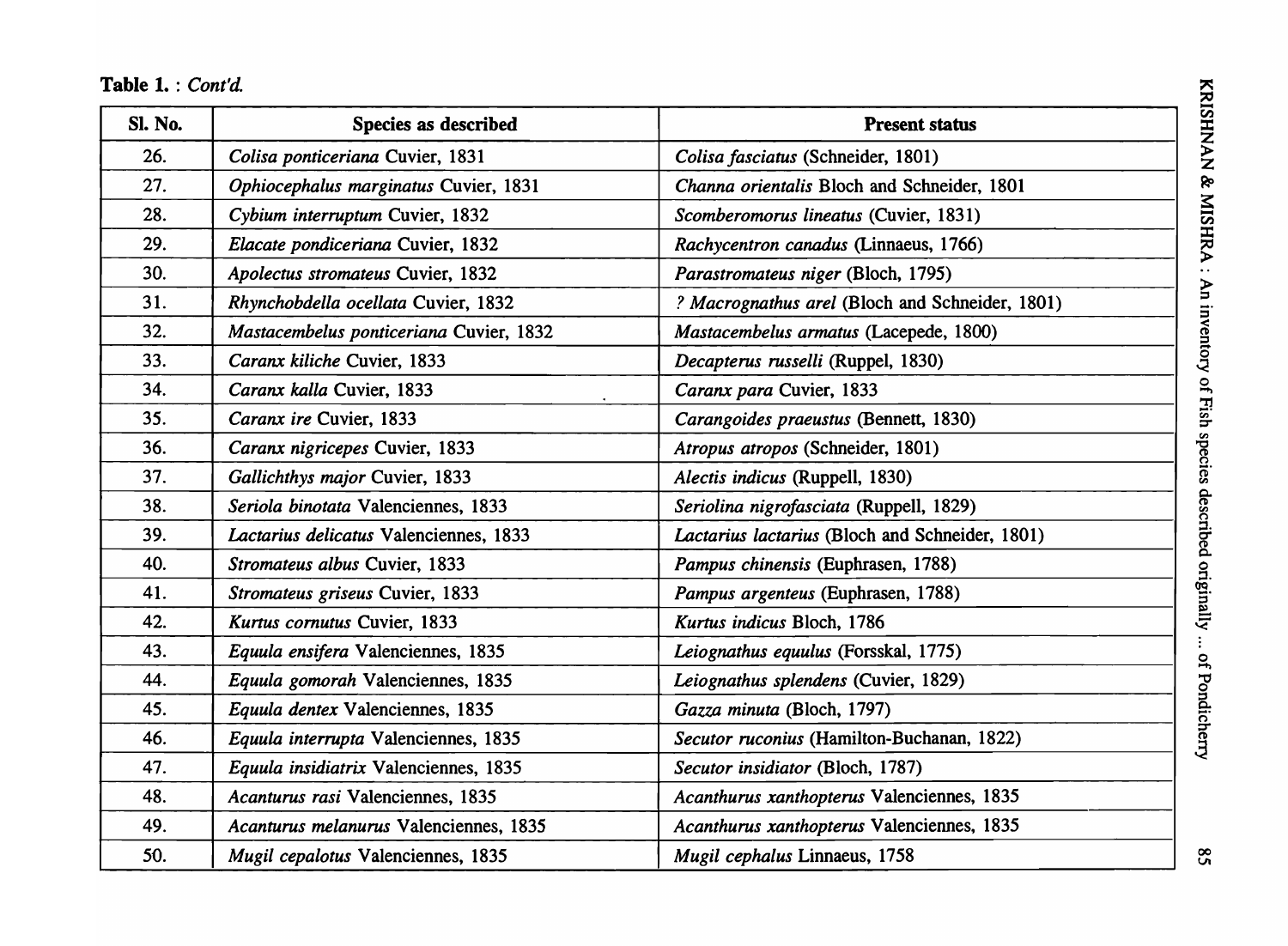| <b>Sl. No.</b> | <b>Species as described</b>             | <b>Present status</b>                                      |
|----------------|-----------------------------------------|------------------------------------------------------------|
| 51.            | Mugil amarulus Valenciennes, 1836       | Valamugil cunnesius (Valenciennes, 1836)                   |
| 52.            | Gobius kokius Valenciennes, 1837        | Glossogobius giuris (Hamilton-Buchanan, 1822)              |
| 53.            | Gobius russelli Valenciennes, 1837      | Glossogobius giuris (Hamilton-Buchanan, 1822)              |
| 54.            | Gobius catebus Valenciennes, 1837       | Glossogobius giuris (Hamilton-Buchannan, 1822)             |
| 55.            | Gobius setosus Valenciennes, 1837       | Oligolepis acutipennis (Valenciennes, 1837)                |
| 56.            | Gobius venenatus Valenciennes, 1837     | Acentrogobius viridipunctatus (Valenciennes, 1837)         |
| 57.            | Apocryptes dentatus Valenciennes, 1837  | ? Pseudoapocryptes lanceolatus (Bloch and Schneider, 1801) |
| 58.            | Bagrus albilabris Valenciennes, 1839    | Mystus gulio (Hamilton-Buchanan, 1822)                     |
| 59.            | Bagrus bilineatus Valenciennes, 1839    | Arius thalassinus (Ruppell, 1837)                          |
| 60.            | Bargus netuma Valenciennes, 1839        | Arius thalassinus (Ruppell, 1837)                          |
| 61.            | Bagrus doroides Valenciennes, 1839      | ? Arius sagor (Hamilton, 1822)                             |
| 62.            | Clarias marpus Valenciennes, 1840       | Clarias batracus (Linnaeus, 1758)                          |
| 63.            | Arius granosus Valenciennes, 1840       | Arius caelatus (Valenciennes, 1840)                        |
| 64.            | Dangila leschenaulti Valenciennes, 1842 | Cirrhinus cirhosus (Bloch, 1795)                           |
| 65.            | Belone annulata Valenciennes, 1846      | Tylosurus crocodilus crocodilus (Peron and Le Sueur, 1821) |
| 66.            | Megalops indicus Valenciennes, 1847     | Megalops cyprinoides (Broussonet, 1782)                    |
| 67.            | Pellona leschenaulti Valenciennes, 1847 | Ilisha elongata (Bennett, 1830)                            |
| 68.            | Engraulis brownii Valenciennes, 1848    | Stolephorus commersoni Lacepede, 1803                      |
| 69.            | Notopterus pallasii Valenciennes, 1848  | Notopterus notopterus (Pallas, 1769)                       |
| 70.            | Equula parviceps Valenciennes, 1835     | Indeterminate                                              |
| 71.            | Amblyopus gracilis Valenciennes, 1837   | Indeterminate                                              |
| 72.            | Callionymus lineatus Valenciennes, 1837 | Indeterminate                                              |
| 73.            | Scarus lacerta Valenciennes, 1839       | Indeterminate                                              |
| 74.            | Clarias capensis Valenciennes, 1840     | Indeterminate                                              |
| 75.            | Barbus roseipinnis Valenciennes, 1842   | Indeterminate                                              |
| 76.            | Hemiramphus russeli Valenciennes, 1846  | Indeterminate                                              |